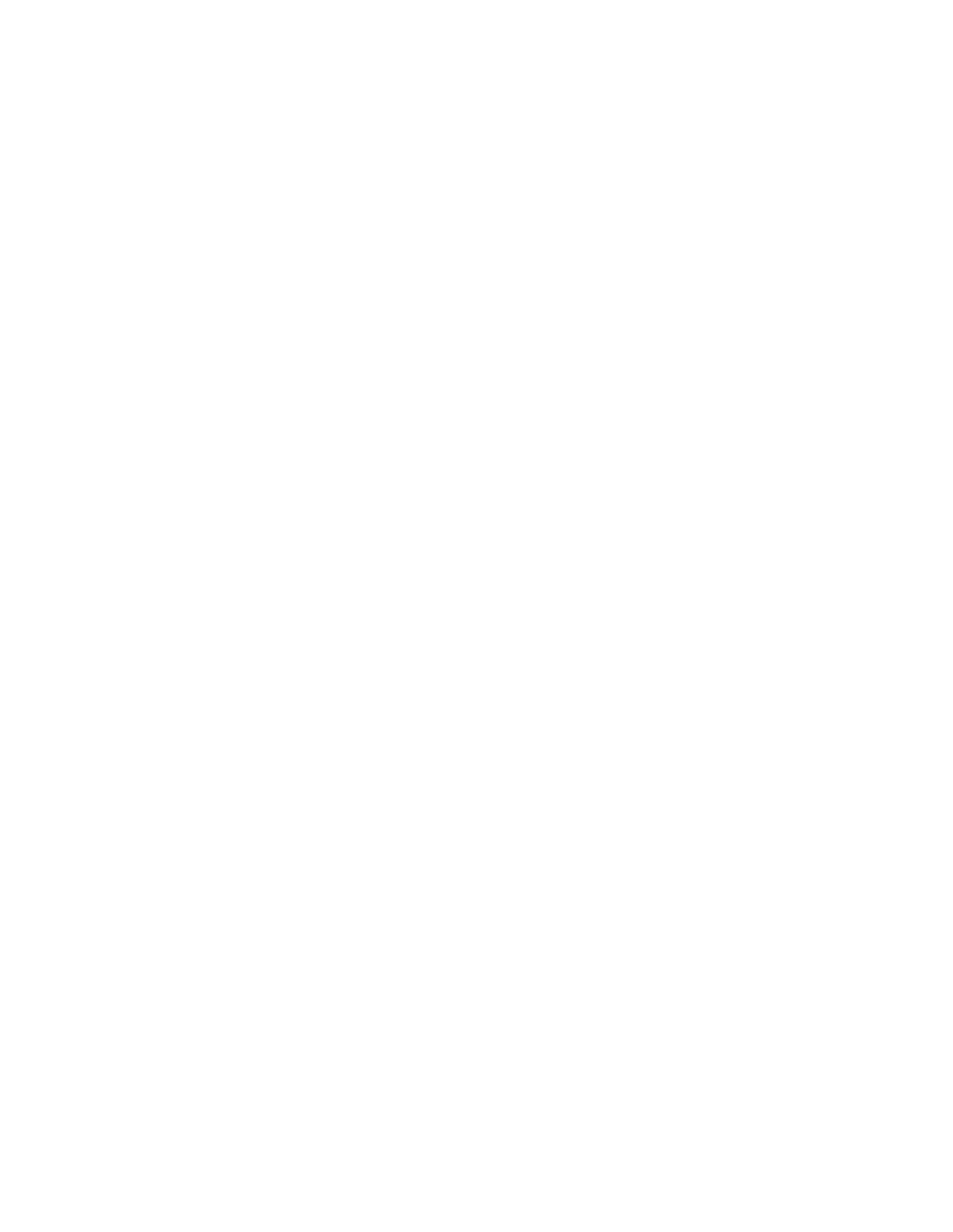## **CERTIFICATE OF COVERAGE**

Unum Life Insurance Company of America (referred to as Unum) welcomes you as a client.

This is your certificate of coverage as long as you are eligible for coverage and you become insured. You will want to read it carefully and keep it in a safe place.

Unum has written your certificate of coverage in plain English. However, a few terms and provisions are written as required by insurance law. If you have any questions about any of the terms and provisions, please consult Unum's claims paying office. Unum will assist you in any way to help you understand your benefits.

If the terms and provisions of the certificate of coverage (issued to you) are different from the policy (issued to the policyholder), the policy will govern. Your coverage may be cancelled or changed in whole or in part under the terms and provisions of the policy.

The policy is delivered in and is governed by the laws of the governing jurisdiction. When making a benefit determination under the policy, Unum has discretionary authority to determine your eligibility for benefits and to interpret the terms and provisions of the policy.

For purposes of effective dates and ending dates under the group policy, all days begin at 12:01 a.m. and end at 12:00 midnight at the Policyholder's address.

> Unum Life Insurance Company of America 2211 Congress Street Portland, Maine 04122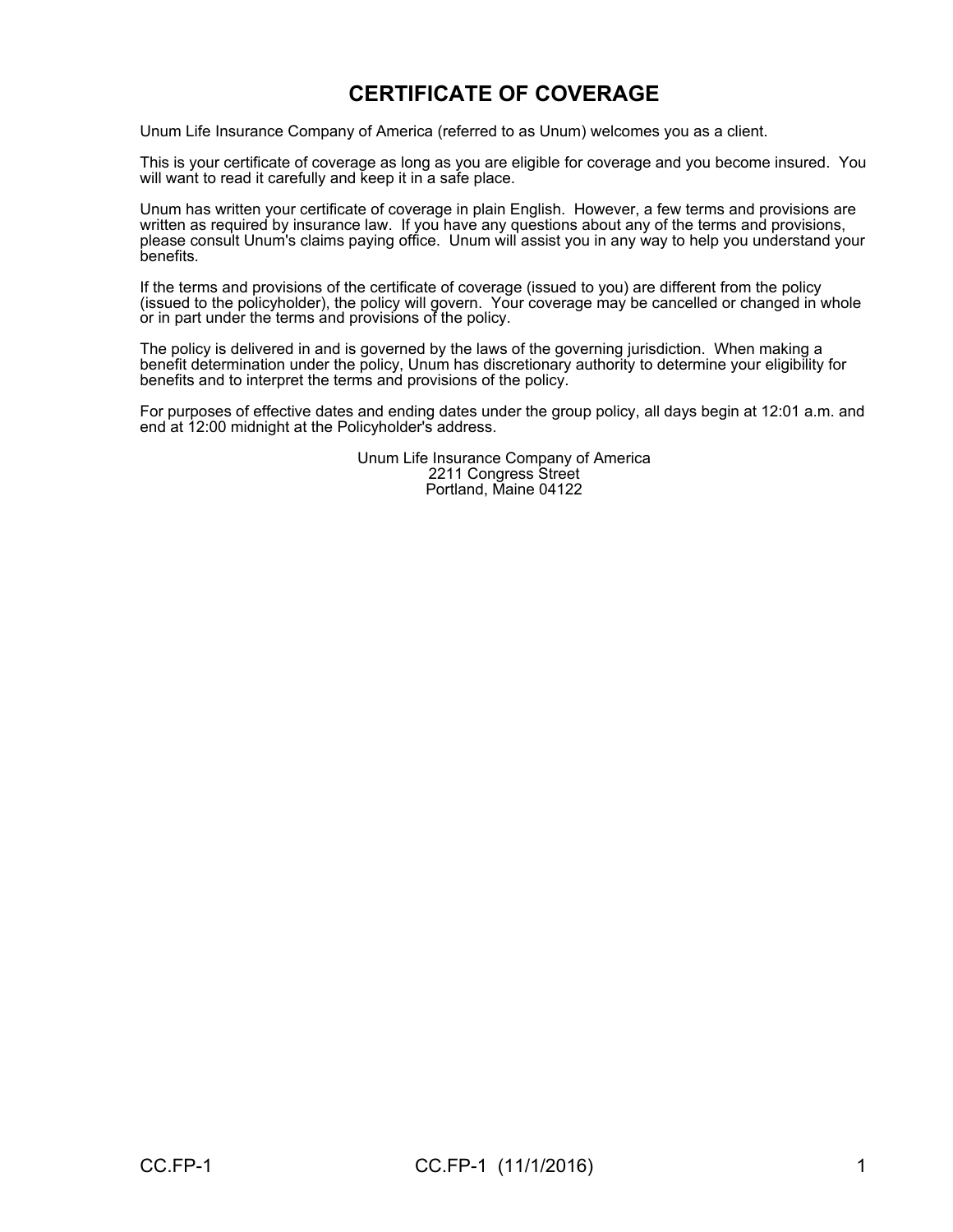## **TABLE OF CONTENTS**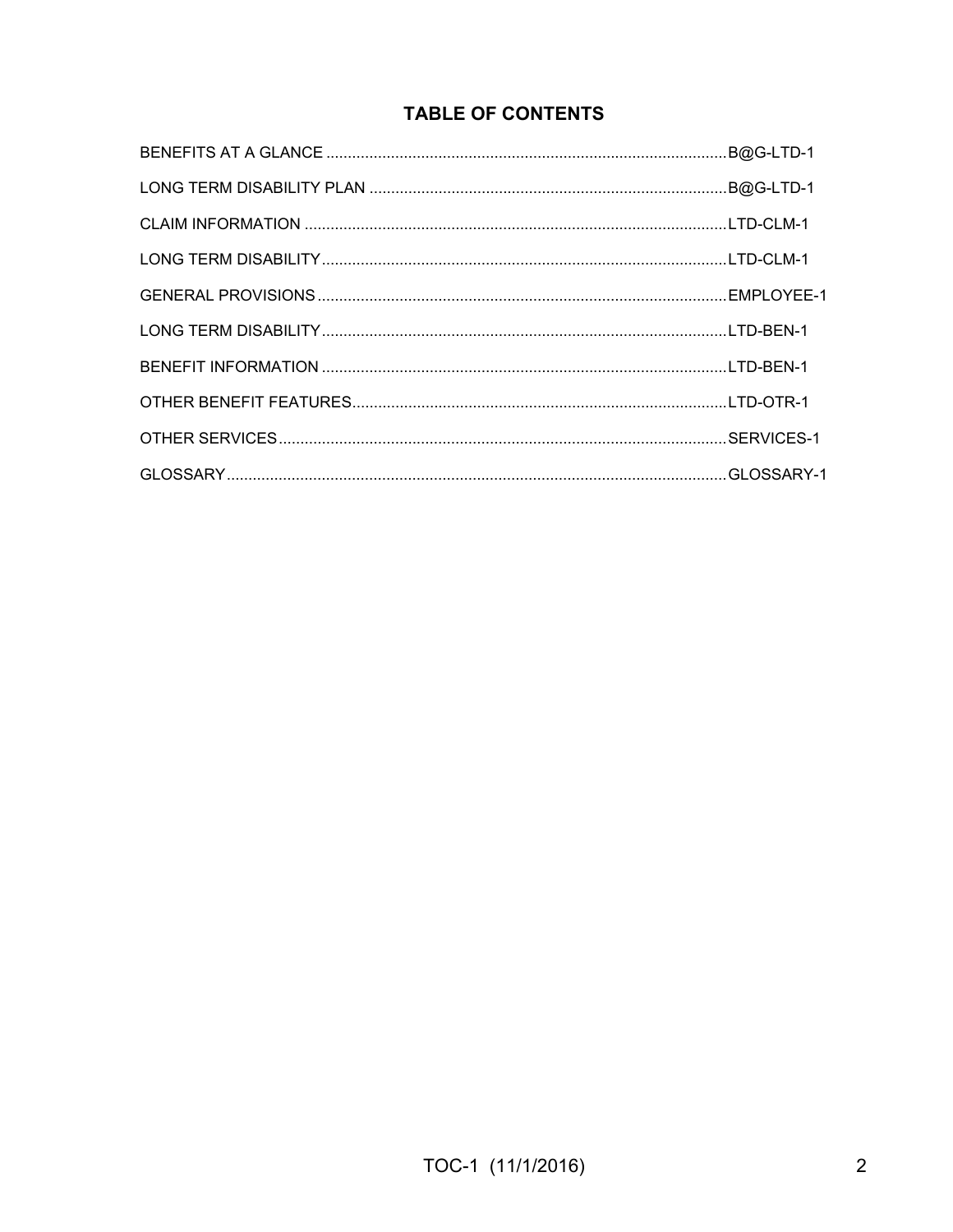## **BENEFITS AT A GLANCE**

#### **LONG TERM DISABILITY PLAN**

This long term disability plan provides financial protection for you by paying a portion of your income while you are disabled. The amount you receive is based on the amount you earned before your disability began. In some cases, you can receive disability payments even if you work while you are disabled.

# **EMPLOYER'S ORIGINAL PLAN**

**EFFECTIVE DATE:** 

**IDENTIFICATION NUMBER:** 551767 021

#### **ELIGIBLE GROUP(S):**

All employees in active employment in the United States with the Employer.

#### **MINIMUM HOURS REQUIREMENT:**

Employees must be working at least 20 hours per week.

#### **WAITING PERIOD:**

For employees in an eligible group on or before January 1, 2002: None

For employees entering an eligible group after January 1, 2002: First of the month coincident with or next following 30 days of continuous active employment.

#### **REHIRE:**

If your employment ends and you are rehired within 12 months, your previous work while in an eligible group will apply toward the waiting period. All other policy provisions apply.

#### **WHO PAYS FOR THE COVERAGE:**

You and your Employer share the cost of your coverage.

#### **ELIMINATION PERIOD:**

90 days

Benefits begin the day after the elimination period is completed.

#### **MONTHLY BENEFIT:**

60% of monthly earnings to a maximum benefit of \$5,000 per month.

**Your payment may be reduced by deductible sources of income and disability earnings. Some disabilities may not be covered or may have limited coverage under this plan.**

#### **MAXIMUM PERIOD OF PAYMENT:**

| Age at Disability | <b>Maximum Period of Payment</b>             |
|-------------------|----------------------------------------------|
| Less than Age 62  | To Social Security Normal Retirement Age     |
| Age 62            | 60 months                                    |
| Age 63            | 48 months                                    |
| Age 64            | 42 months                                    |
| Age 65            | 36 months                                    |
| Age 66            | 30 months                                    |
| Age 67            | 24 months                                    |
| Age 68            | 18 months                                    |
| Age 69 or older   | 12 months                                    |
| Year of Birth     | <b>Social Security Normal Retirement Age</b> |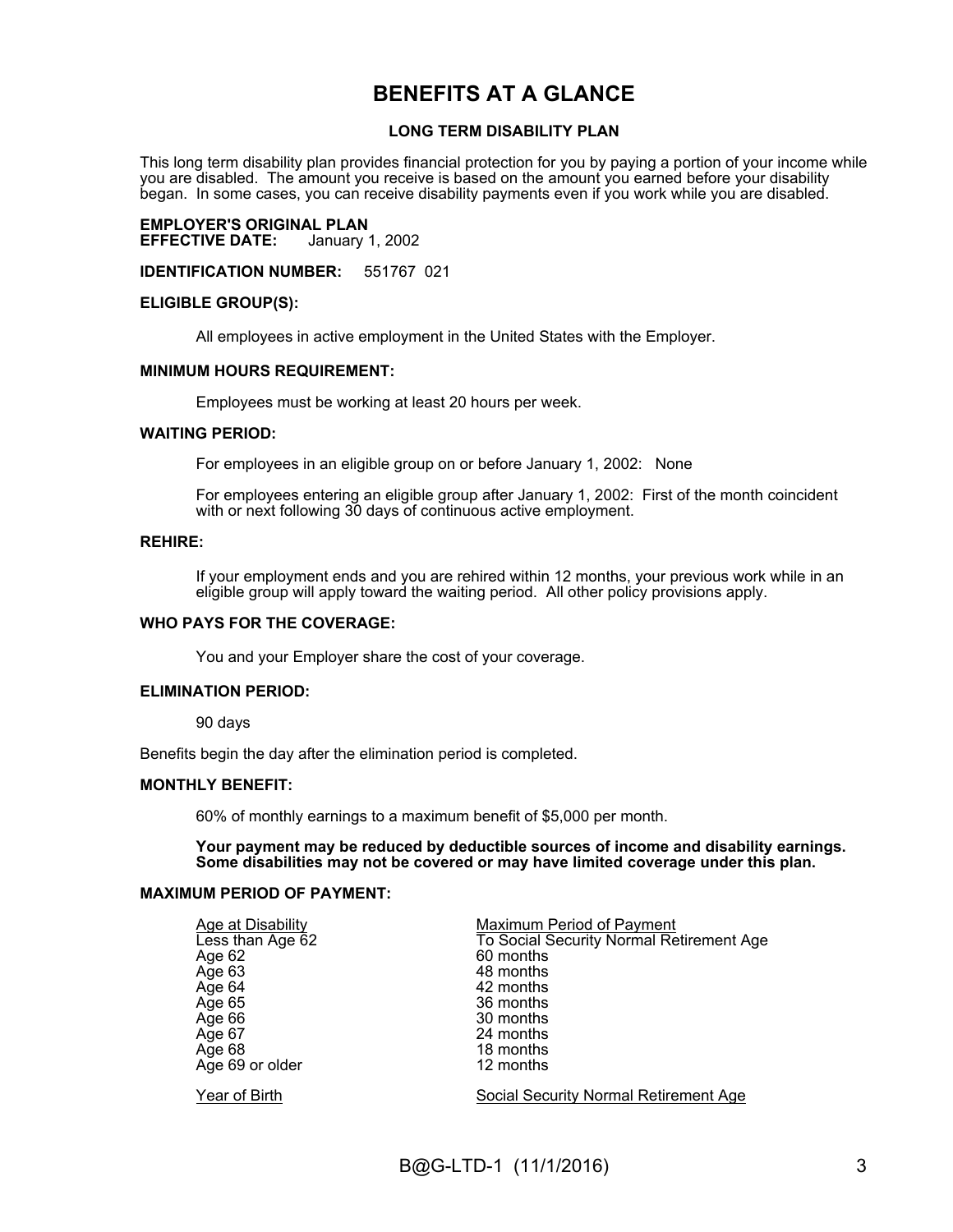| 1937 or before | 65 years           |
|----------------|--------------------|
| 1938           | 65 years 2 months  |
| 1939           | 65 years 4 months  |
| 1940           | 65 years 6 months  |
| 1941           | 65 years 8 months  |
| 1942           | 65 years 10 months |
| 1943-1954      | 66 years           |
| 1955           | 66 years 2 months  |
| 1956           | 66 years 4 months  |
| 1957           | 66 years 6 months  |
| 1958           | 66 years 8 months  |
| 1959           | 66 years 10 months |
| 1960 and after | 67 years           |

No premium payments are required for your coverage while you are receiving payments under this plan.

#### **REHABILITATION AND RETURN TO WORK ASSISTANCE BENEFIT:**

10% of your gross disability payment to a maximum benefit of \$1,000 per month.

In addition, we will make monthly payments to you for 3 months following the date your disability ends if we determine you are no longer disabled while:

- you are participating in the Rehabilitation and Return to Work Assistance program; and - you are not able to find employment.

#### **CHILD CARE EXPENSE BENEFIT:**

While you are participating in Unum's Rehabilitation and Return to Work Assistance program, you may receive payments to cover certain child care expenses limited to the following amounts:

Child Care Expense Benefit Amount: \$250 per month, per child

Child Care Expense Maximum Benefit Amount: \$1,000 per month for all eligible child care expenses combined

#### **TOTAL BENEFIT CAP:**

The total benefit payable to you on a monthly basis (including all benefits provided under this plan) will not exceed 100% of your monthly earnings.

#### **OTHER FEATURES:**

Continuity of Coverage

Minimum Benefit

Pre-Existing: 3/12

Survivor Benefit

Work Life Assistance Program

#### **The above items are only highlights of this plan. For a full description of your coverage, continue reading your certificate of coverage section.**

The plan includes enrollment, risk management and other support services related to your Employer's Benefit Program.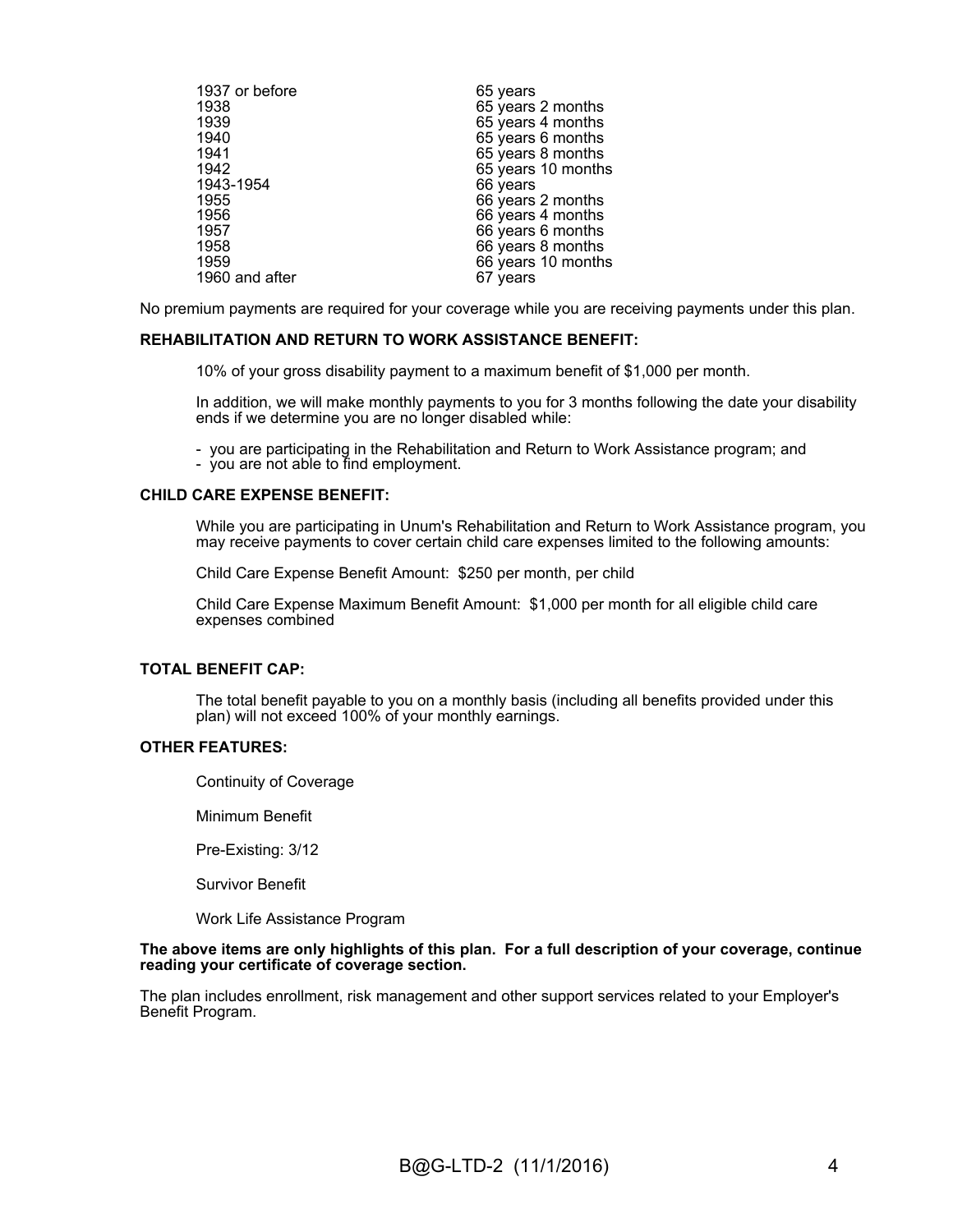## **CLAIM INFORMATION**

## **LONG TERM DISABILITY**

#### *WHEN DO YOU NOTIFY UNUM OF A CLAIM?*

We encourage you to notify us of your claim as soon as possible, so that a claim decision can be made in a timely manner. Written notice of a claim should be sent within 30 days after the date your disability begins. However, you must send Unum written proof of your claim no later than 90 days after your elimination period. If it is not possible to give proof within 90 days, it must be given no later than 1 year after the time proof is otherwise required except in the absence of legal capacity.

The claim form is available from your Employer, or you can request a claim form from us. If you do not receive the form from Unum within 15 days of your request, send Unum written proof of claim without waiting for the form.

You must notify us immediately when you return to work in any capacity.

#### *HOW DO YOU FILE A CLAIM?*

You and your Employer must fill out your own sections of the claim form and then give it to your attending physician. Your physician should fill out his or her section of the form and send it directly to Unum.

#### *WHAT INFORMATION IS NEEDED AS PROOF OF YOUR CLAIM?*

Your proof of claim, provided at your expense, must show:

- that you are under the **regular care** of a **physician**;
- the appropriate documentation of your monthly earnings;
- the date your disability began;
- the cause of your disability;
- the extent of your disability, including restrictions and limitations preventing you from performing your regular occupation; and
- the name and address of any **hospital or institution** where you received treatment, including all attending physicians.

We may request that you send proof of continuing disability indicating that you are under the regular care of a physician. This proof, provided at your expense, must be received within 45 days of a request by us.

In some cases, you will be required to give Unum authorization to obtain additional medical information and to provide non-medical information as part of your proof of claim, or proof of continuing disability. Unum will deny your claim, or stop sending you payments, if the appropriate information is not submitted.

#### *TO WHOM WILL UNUM MAKE PAYMENTS?*

Unum will make payments to you.

#### *WHAT HAPPENS IF UNUM OVERPAYS YOUR CLAIM?*

Unum has the right to recover any overpayments due to: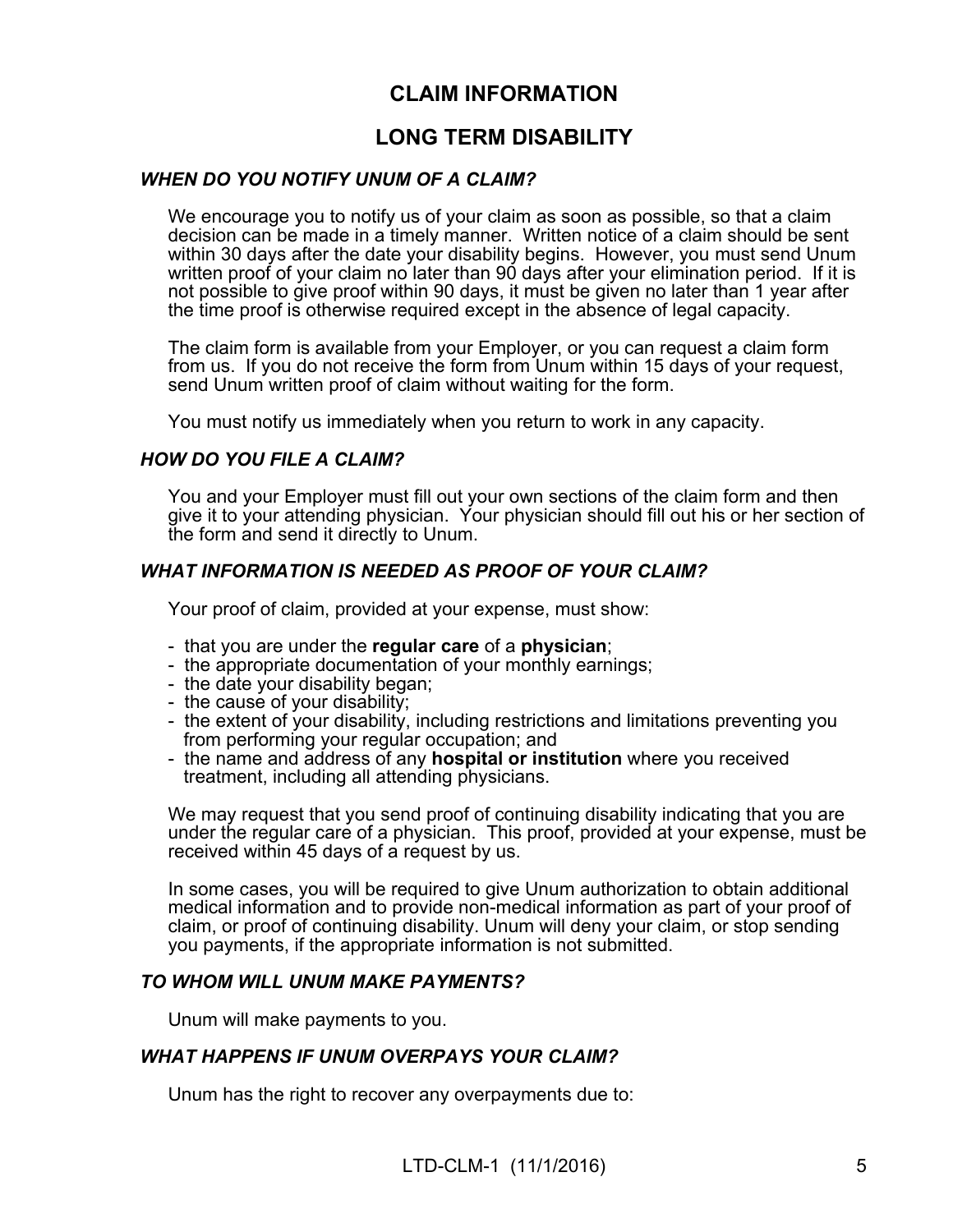- fraud;
- any error Unum makes in processing a claim; and
- your receipt of deductible sources of income.

You must reimburse us in full. We will determine the method by which the repayment is to be made.

Unum will not recover more money than the amount we paid you.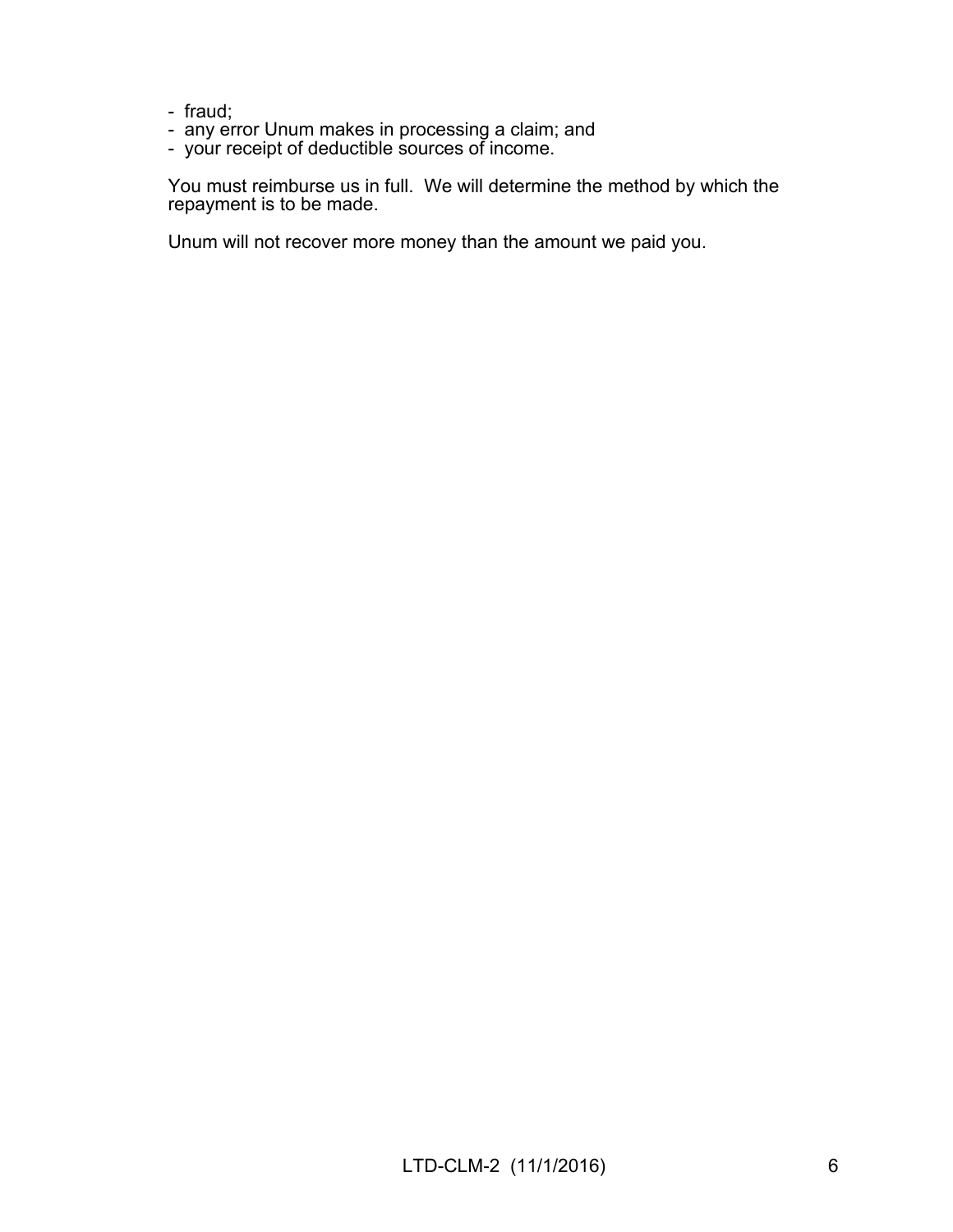## **GENERAL PROVISIONS**

### *WHAT IS THE CERTIFICATE OF COVERAGE?*

This certificate of coverage is a written statement prepared by Unum and may include attachments. It tells you:

- the coverage for which you may be entitled;
- to whom Unum will make a payment; and
- the limitations, exclusions and requirements that apply within a plan.

#### *WHEN ARE YOU ELIGIBLE FOR COVERAGE?*

If you are working for your Employer in an eligible group, the date you are eligible for coverage is the later of:

- the plan effective date; or
- the day after you complete your **waiting period**.

#### *WHEN DOES YOUR COVERAGE BEGIN?*

When you and your Employer share the cost of your coverage under a plan, you will be covered at 12:01 a.m. on the latest of:

- the date you are eligible for coverage, if you apply for insurance on or before that date;
- the date you apply for insurance, if you apply within 31 days after your eligibility date; or
- the date Unum approves your application, if **evidence of insurability** is required.

Evidence of insurability is required if you:

- are a late applicant, which means you apply for coverage more than 31 days after the date you are eligible for coverage; or
- voluntarily cancelled your coverage and are reapplying.

An evidence of insurability form can be obtained from your Employer.

#### *WHEN CAN YOU APPLY FOR COVERAGE IF YOU APPLY MORE THAN 31 DAYS AFTER YOUR ELIGIBILITY DATE OR IF YOU VOLUNTARILY CANCELLED YOUR COVERAGE AND ARE REAPPLYING?*

You can apply for coverage within 31 days of a **change in status**.

A change in coverage due to a change in status will begin at 12:01 a.m. on the later of:

- the date of the change in status, if you apply on or before that date;
- the date you apply, if you apply within 31 days after the date of the change in status; or
- the date Unum approves your evidence of insurability form, if evidence of insurability is required.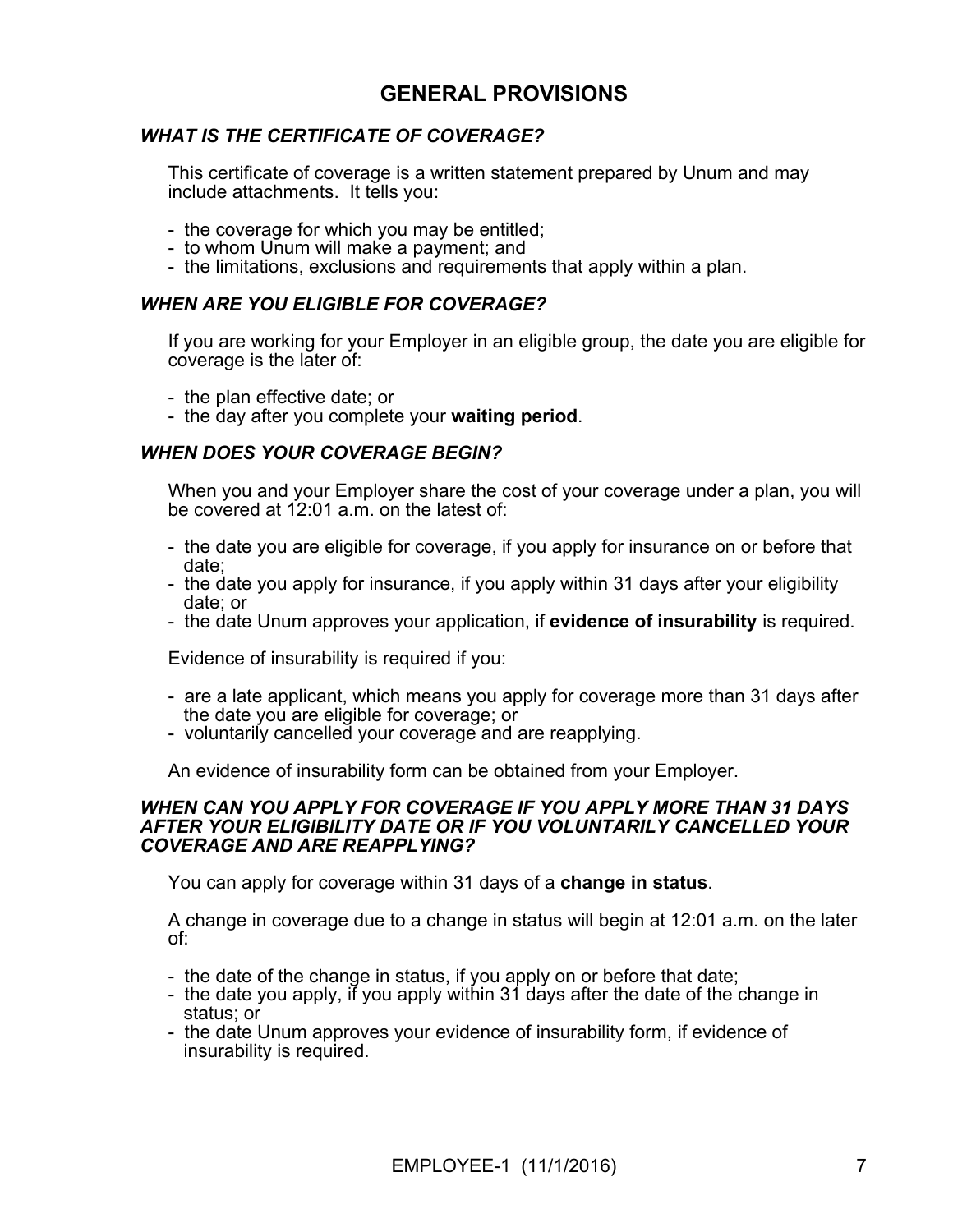#### *WHAT IF YOU ARE ABSENT FROM WORK ON THE DATE YOUR COVERAGE WOULD NORMALLY BEGIN?*

If you are absent from work due to injury, sickness, temporary layoff or leave of absence, your coverage will begin on the date you return to **active employment**.

#### *ONCE YOUR COVERAGE BEGINS, WHAT HAPPENS IF YOU ARE TEMPORARILY NOT WORKING?*

If you are on a temporary **layoff**, and if premium is paid, you will be covered for up to 180 days following the date your temporary layoff begins.

If you are on a **leave of absence**, and if premium is paid, you will be covered for up to 180 days following the date your leave of absence begins.

#### *WHEN WILL CHANGES TO YOUR COVERAGE TAKE EFFECT?*

Once your coverage begins, any increased or additional coverage will take effect immediately if you are in active employment or if you are on a covered layoff or leave of absence. If you are not in active employment due to injury or sickness, any increased or additional coverage will begin on the date you return to active employment.

Any decrease in coverage will take effect immediately but will not affect a **payable claim** that occurs prior to the decrease.

#### *WHEN DOES YOUR COVERAGE END?*

Your coverage under the policy or a plan ends on the earliest of:

- the date the policy or a plan is cancelled;
- the date you no longer are in an eligible group;
- the date your eligible group is no longer covered;
- the last day of the period for which you made any required contributions;
- the last day you are in active employment except as provided under the covered layoff or leave of absence provision; or
- the date your Employer no longer is a participating member of the Affiliated Catholic Employer's Trust of Nebraska.

Unum will provide coverage for a payable claim which occurs while you are covered under the policy or plan.

#### *WHAT ARE THE TIME LIMITS FOR LEGAL PROCEEDINGS?*

You can start legal action regarding your claim 60 days after proof of claim has been given and up to 3 years from the time proof of claim is required, unless otherwise provided under federal law.

#### *HOW CAN STATEMENTS MADE IN YOUR APPLICATION FOR THIS COVERAGE BE USED?*

Unum considers any statements you, your Employer or Affiliated Catholic Employer Trust of Nebraska make in a signed application for coverage or an evidence of insurability form a representation and not a warranty. If any of the statements you,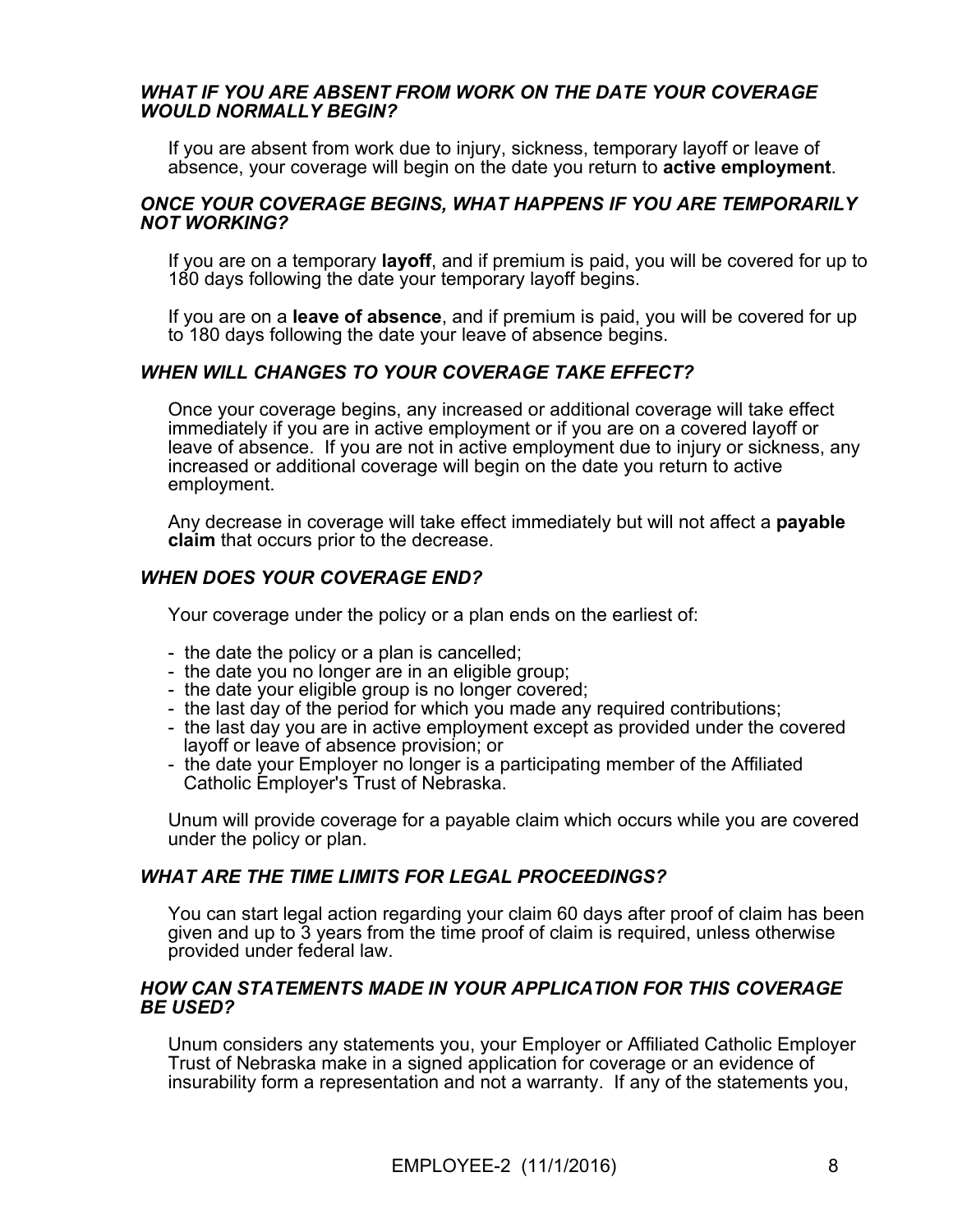your Employer or Affiliated Catholic Employers Trust of Nebraska make are not complete and/or not true at the time they are made, we can:

- reduce or deny any claim; or
- cancel your coverage from the original effective date.

We will use only statements made in a signed application as a basis for doing this.

If the Employer or the Affiliated Catholic Employers Trust of Nebraska gives us information about you that is incorrect, we will:

- use the facts to decide whether you have coverage under the plan and in what amounts; and
- make a fair adjustment of the premium.

#### *HOW WILL UNUM HANDLE INSURANCE FRAUD?*

Unum wants to ensure you, your Employer or Affiliated Catholic Employers Trust of Nebraska do not incur additional insurance costs as a result of the undermining effects of insurance fraud.

It is a crime if you knowingly, and with intent to injure, defraud or deceive Unum, or provide any information, including filing a claim, that contains any false, incomplete or misleading information. These actions, as well as submission of materially false information, will result in denial of your claim, and are subject to prosecution and punishment to the full extent under state and/or federal law. Unum will pursue all appropriate legal remedies in the event of insurance fraud.

#### *DOES THE POLICY REPLACE OR AFFECT ANY WORKERS' COMPENSATION OR STATE DISABILITY INSURANCE?*

The policy does not replace or affect the requirements for coverage by any workers' compensation or state disability insurance.

#### *DOES YOUR EMPLOYER ACT AS YOUR AGENT OR UNUM'S AGENT?*

For purposes of the policy, your Employer acts on its own behalf or as your agent. Under no circumstances will your Employer be deemed the agent of Unum.

#### *DOES THE POLICYHOLDER ACT AS YOUR AGENT OR UNUM'S AGENT?*

For purposes of the Policy and Summary of Benefits, the Policyholder acts on its own behalf or as your agent. Under no circumstances will the Policyholder be deemed the agent of Unum.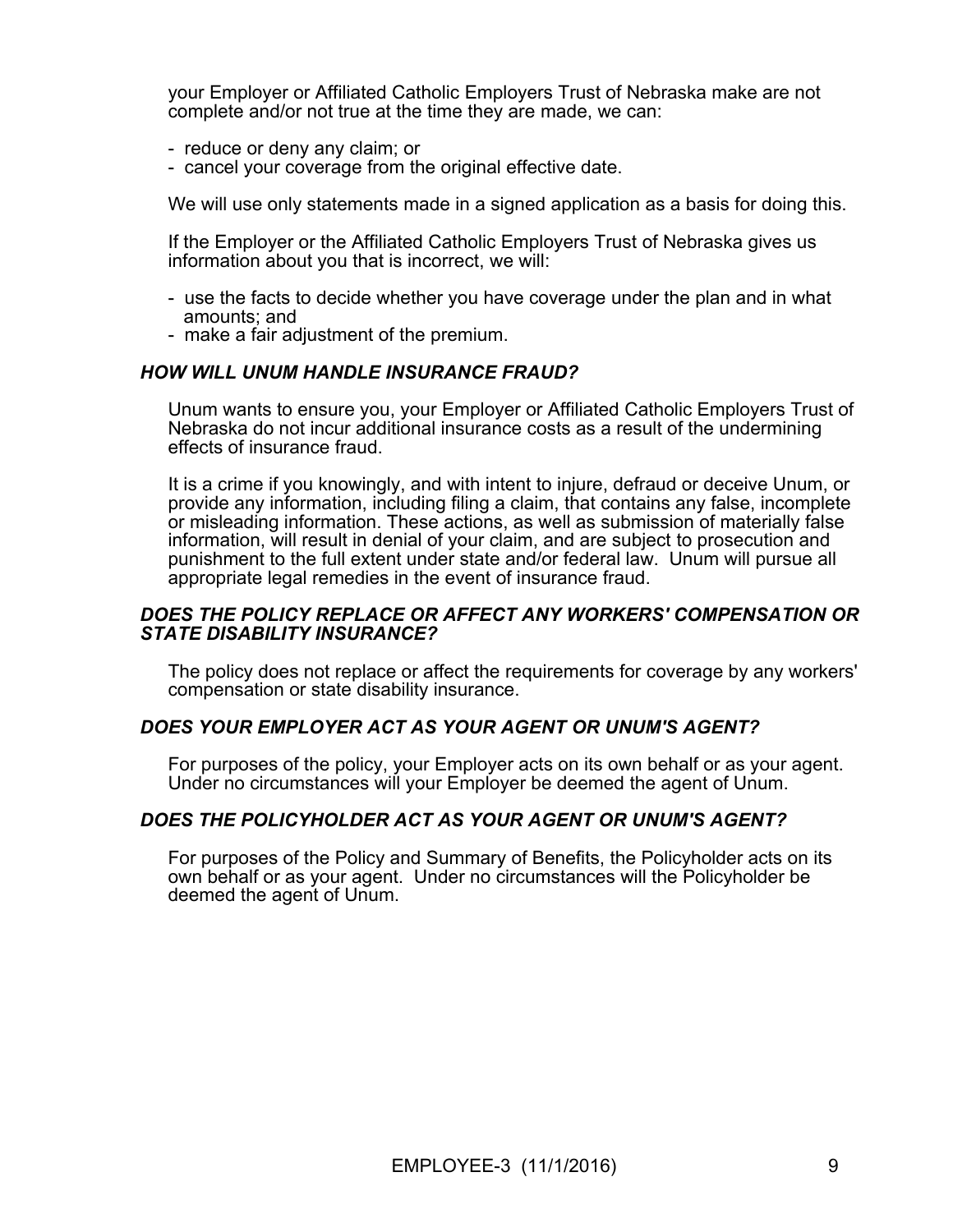## **LONG TERM DISABILITY**

## **BENEFIT INFORMATION**

#### *HOW DOES UNUM DEFINE DISABILITY?*

You are disabled when Unum determines that:

- you are **limited** from performing the **material and substantial duties** of your **regular occupation** due to your **sickness** or **injury**; and
- you have a 20% or more loss in your **indexed monthly earnings** due to the same sickness or injury.

After 24 months of payments, you are disabled when Unum determines that due to the same sickness or injury, you are unable to perform the duties of any **gainful occupation** for which you are reasonably fitted by education, training or experience.

The loss of a professional or occupational license or certification does not, in itself, constitute disability.

We may require you to be examined by a physician, other medical practitioner and/or vocational expert of our choice. Unum will pay for this examination. We can require an examination as often as it is reasonable to do so. We may also require you to be interviewed by an authorized Unum Representative.

#### *HOW LONG MUST YOU BE DISABLED BEFORE YOU ARE ELIGIBLE TO RECEIVE BENEFITS?*

You must be continuously disabled through your **elimination period**. Unum will treat your disability as continuous if your disability stops for 30 days or less during the elimination period. The days that you are not disabled will not count toward your elimination period.

Your elimination period is 90 days.

During your elimination period you will be considered disabled if:

- you are limited from performing the material and substantial duties of your regular occupation due to your sickness or injury; and
- you are under the regular care of a physician.

You are not required to have a 20% or more loss in your indexed monthly earnings due to the same injury or sickness to be considered disabled during the elimination period.

#### *CAN YOU SATISFY YOUR ELIMINATION PERIOD IF YOU ARE WORKING?*

Yes. If you are working while you are disabled, the days you are disabled will count toward your elimination period.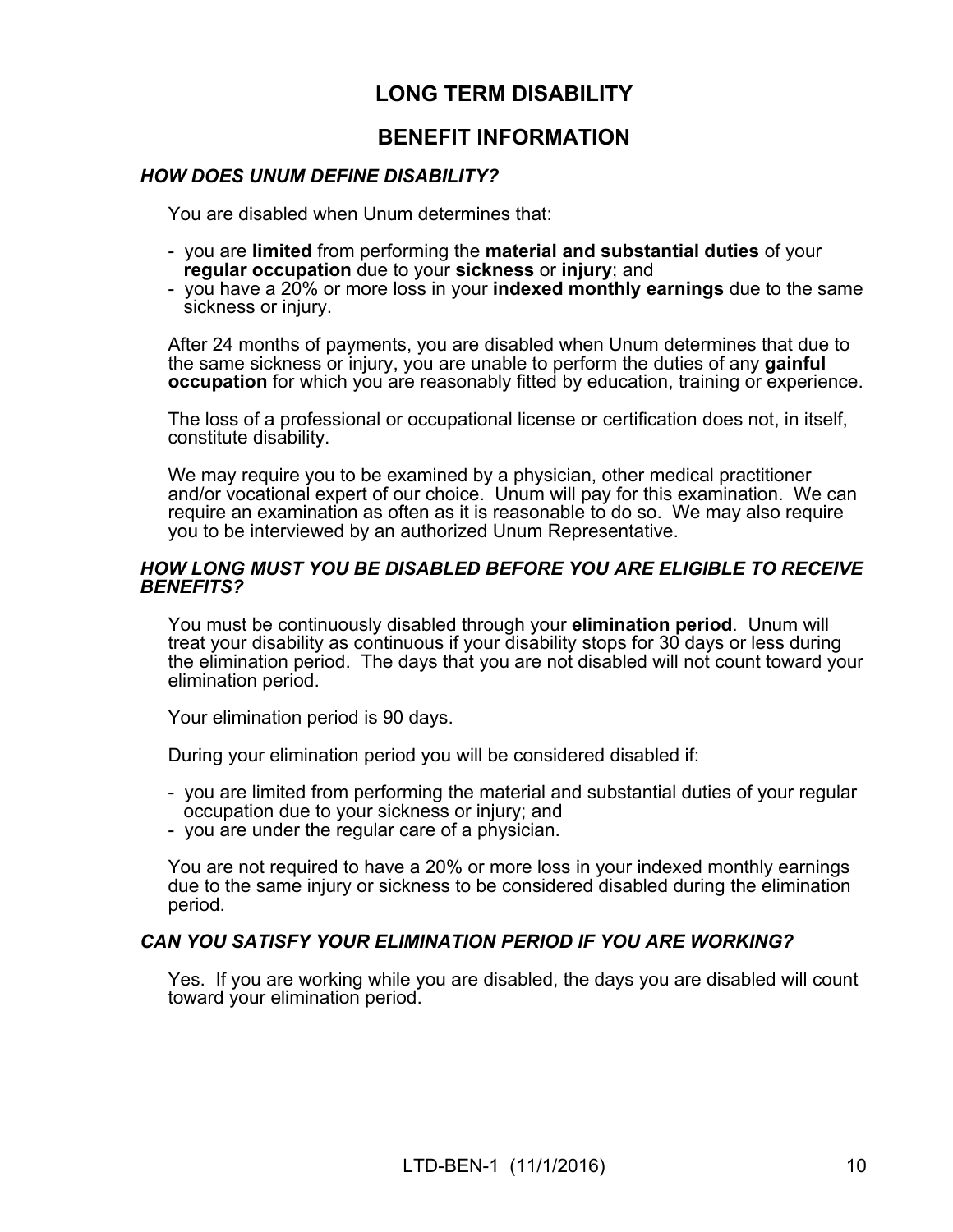### *WHEN WILL YOU BEGIN TO RECEIVE PAYMENTS?*

You will begin to receive payments when we approve your claim, providing the elimination period has been met and you are disabled. We will send you a payment monthly for any period for which Unum is liable.

### *HOW MUCH WILL UNUM PAY YOU IF YOU ARE DISABLED?*

We will follow this process to figure your payment:

- 1. Multiply your monthly earnings by 60%.
- 2. The maximum **monthly benefit** is \$5,000.
- 3. Compare the answer from Item 1 with the maximum monthly benefit. The lesser of these two amounts is your **gross disability payment**.
- 4. Subtract from your gross disability payment any **deductible sources of income**.

The amount figured in Item 4 is your **monthly payment**.

#### *WILL UNUM EVER PAY MORE THAN 100% OF MONTHLY EARNINGS?*

The total benefit payable to you on a monthly basis (including all benefits provided under this plan) will not exceed 100% of your monthly earnings.

#### *WHAT ARE YOUR MONTHLY EARNINGS?*

"Monthly Earnings" means your gross monthly income from your Employer in effect just prior to your date of disability. It includes your total income before taxes. It is prior to any deductions made for pre-tax contributions to a qualified deferred compensation plan, Section 125 plan, or flexible spending account. It does not include income received from commissions, bonuses, any other extra compensation, or income received from sources other than your Employer.

#### *WHAT WILL WE USE FOR MONTHLY EARNINGS IF YOU BECOME DISABLED DURING A COVERED LAYOFF OR LEAVE OF ABSENCE?*

If you become disabled while you are on a covered layoff or leave of absence, we will use your monthly earnings from your Employer in effect just prior to the date your absence begins.

#### *HOW MUCH WILL UNUM PAY YOU IF YOU ARE DISABLED AND WORKING?*

We will send you the monthly payment if you are disabled and your monthly **disability earnings**, if any, are less than 20% of your indexed monthly earnings, due to the same sickness or injury.

If you are disabled and your monthly disability earnings are 20% or more of your indexed monthly earnings, due to the same sickness or injury, Unum will figure your payment as follows:

During the first 12 months of payments, while working, your monthly payment will not be reduced as long as disability earnings plus the gross disability payment does not exceed 100% of indexed monthly earnings.

1. Add your monthly disability earnings to your gross disability payment.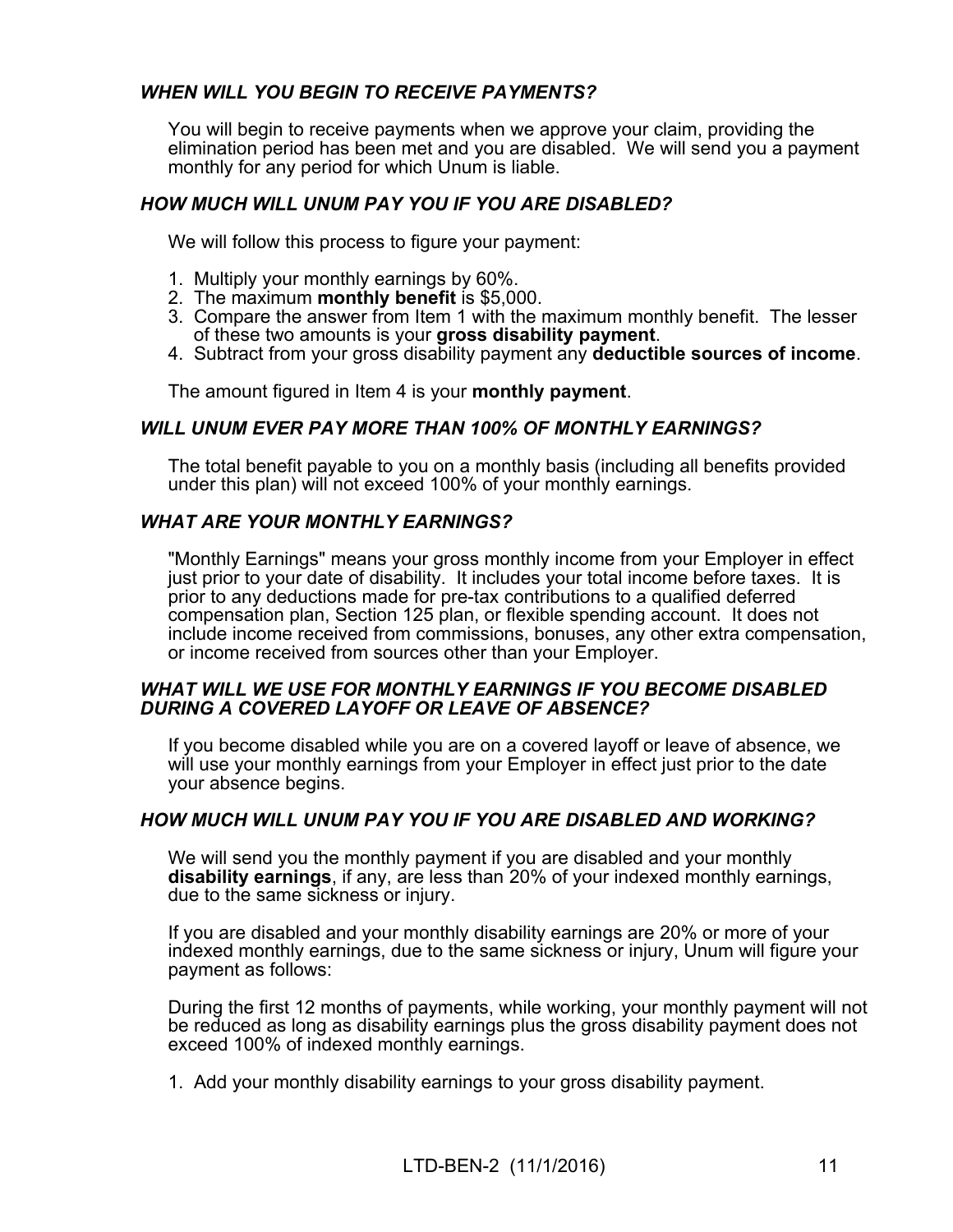2. Compare the answer in Item 1 to your indexed monthly earnings.

If the answer from Item 1 is less than or equal to 100% of your indexed monthly earnings, Unum will not further reduce your monthly payment.

If the answer from Item 1 is more than 100% of your indexed monthly earnings, Unum will subtract the amount over 100% from your monthly payment.

After 12 months of payments, while working, you will receive payments based on the percentage of income you are losing due to your disability.

- 1. Subtract your disability earnings from your indexed monthly earnings.
- 2. Divide the answer in Item 1 by your indexed monthly earnings. This is your percentage of lost earnings.
- 3. Multiply your monthly payment by the answer in Item 2.

This is the amount Unum will pay you each month.

During the first 24 months of disability payments, if your monthly disability earnings exceed 80% of your indexed monthly earnings, Unum will stop sending you payments and your claim will end.

Beyond 24 months of disability payments, if your monthly disability earnings exceed the gross disability payment, Unum will stop sending you payments and your claim will end.

Unum may require you to send proof of your monthly disability earnings at least quarterly. We will adjust your payment based on your quarterly disability earnings.

As part of your proof of disability earnings, we can require that you send us appropriate financial records which we believe are necessary to substantiate your income.

After the elimination period, if you are disabled for less than 1 month, we will send you 1/30 of your payment for each day of disability.

### *HOW CAN WE PROTECT YOU IF YOUR DISABILITY EARNINGS FLUCTUATE?*

If your disability earnings routinely fluctuate widely from month to month, Unum may average your disability earnings over the most recent 3 months to determine if your claim should continue.

If Unum averages your disability earnings, we will not terminate your claim unless:

- During the first 24 months of disability payments, the average of your disability earnings from the last 3 months exceeds 80% of indexed monthly earnings; or
- Beyond 24 months of disability payments, the average of your disability earnings from the last 3 months exceeds the gross disability payment.

We will not pay you for any month during which disability earnings exceed the amount allowable under the plan.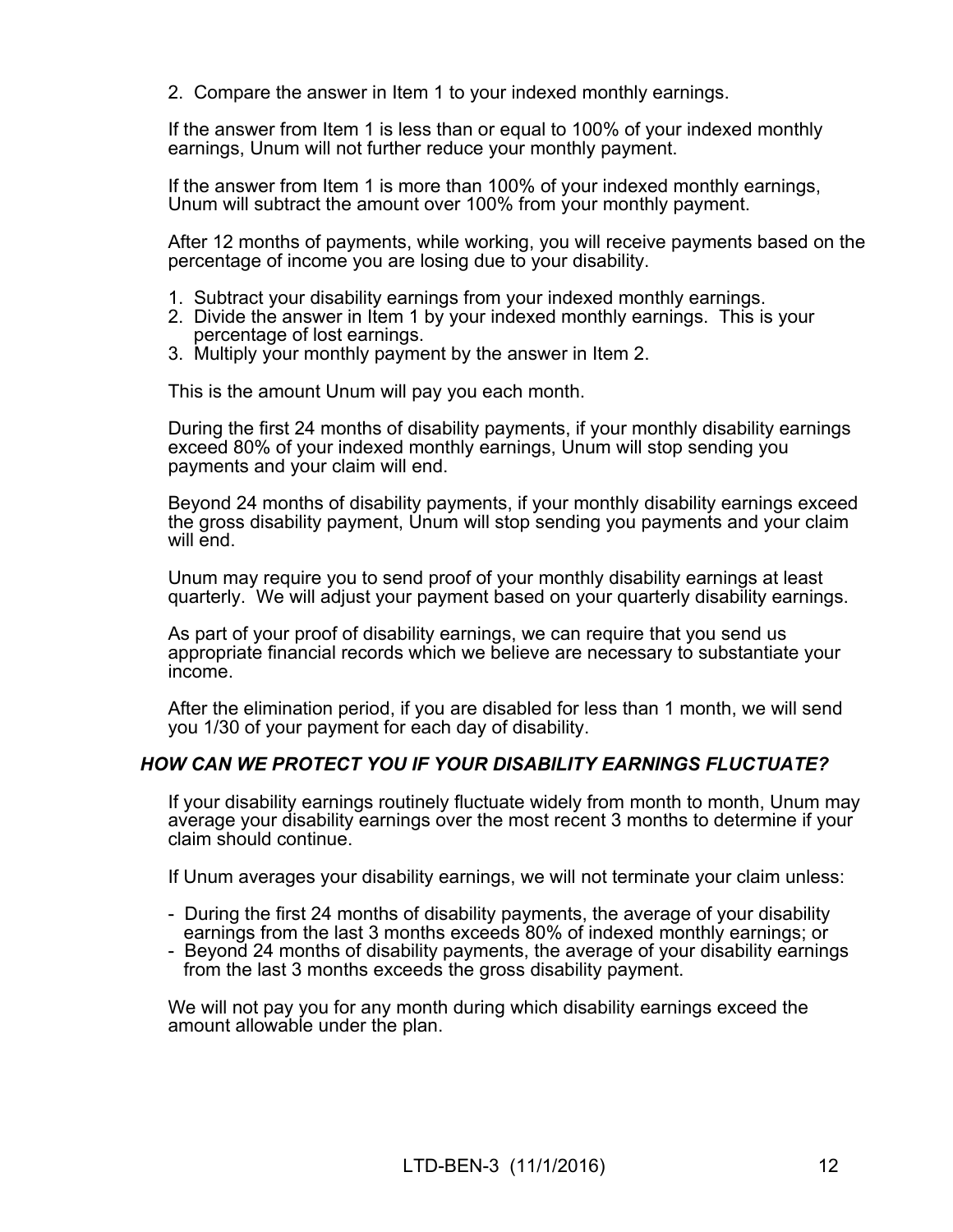## *WHAT ARE DEDUCTIBLE SOURCES OF INCOME?*

Unum will subtract from your gross disability payment the following deductible sources of income:

- <span id="page-14-0"></span>1. The amount that you receive or are entitled to receive under:
	- a workers' compensation law.
	- an occupational disease law.
	- any other **act** or **law** with similar intent.
- <span id="page-14-1"></span>2. The amount that you receive or are entitled to receive as disability income payments under any:
	- state compulsory benefit **act** or **law**.
	- automobile liability insurance policy.
	- other group insurance plan.
	- governmental retirement system as a result of your job with your Employer.
- <span id="page-14-2"></span>3. The amount that you, your spouse and your children receive or are entitled to receive as disability payments because of your disability under:
	- the United States Social Security Act.
	- the Canada Pension **Plan**.
	- the Quebec Pension Plan.
	- any similar plan or act.
- 4. The amount that you receive as retirement payments or the amount your spouse and children receive as retirement payments because you are receiving retirement payments under:
	- the United States Social Security Act.
	- the Canada Pension Plan.
	- the Quebec Pension Plan.
	- any similar plan or act.
- 5. The amount that you:

- receive as disability payments under your Employer's **retirement plan**. - voluntarily elect to receive as retirement payments under your Employer's retirement plan.

- receive as retirement payments when you reach the later of age 62 or normal retirement age, as defined in your Employer's retirement plan.

Disability payments under a retirement plan will be those benefits which are paid due to disability and do not reduce the retirement benefit which would have been paid if the disability had not occurred.

Retirement payments will be those benefits which are based on your Employer's contribution to the retirement plan. Disability benefits which reduce the retirement benefit under the plan will also be considered as a retirement benefit.

Regardless of how the retirement funds from the retirement plan are distributed, Unum will consider your and your Employer's contributions to be distributed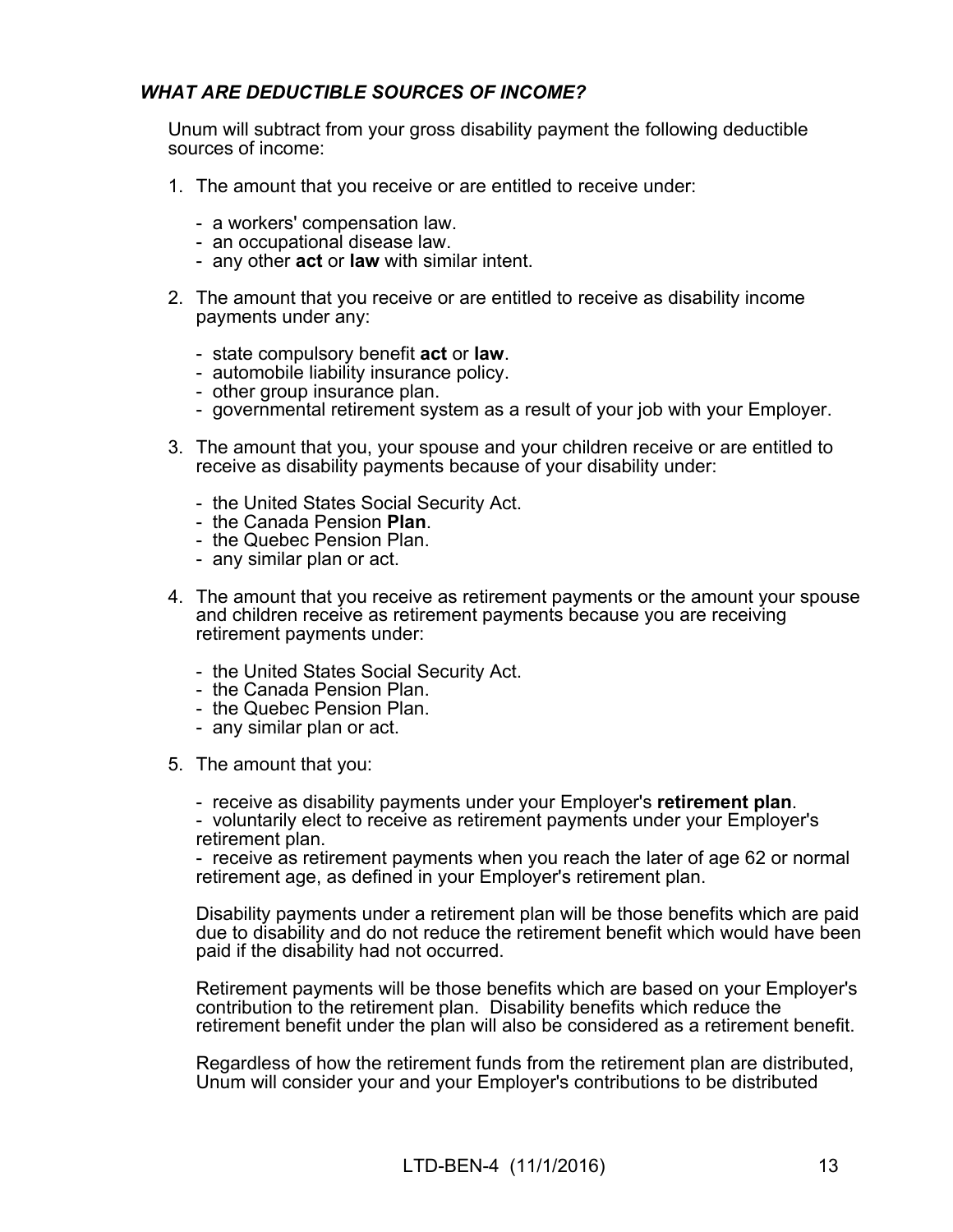simultaneously throughout your lifetime.

Amounts received do not include amounts rolled over or transferred to any eligible retirement plan. Unum will use the definition of eligible retirement plan as defined in Section 402 of the Internal Revenue Code including any future amendments which affect the definition.

- 6. The amount that you receive under Title 46, United States Code Section 688 (The Jones Act).
- 7. The amount that you receive under a **salary continuation** or **accumulated sick leave** plan.
- 8. The amount that you receive from a third party (after subtracting attorney's fees) by judgment, settlement or otherwise.

With the exception of retirement payments, Unum will only subtract deductible sources of income which are payable as a result of the same disability.

We will not reduce your payment by your Social Security retirement income if your disability begins after age 65 and you were already receiving Social Security retirement payments.

### *WHAT ARE NOT DEDUCTIBLE SOURCES OF INCOME?*

Unum will not subtract from your gross disability payment income you receive from, but not limited to, the following:

- 401(k) plans
- profit sharing plans
- thrift plans
- tax sheltered annuities
- stock ownership plans
- non-qualified plans of deferred compensation
- pension plans for partners
- military pension and disability income plans
- credit disability insurance
- franchise disability income plans
- a retirement plan from another Employer
- individual retirement accounts (IRA)
- individual disability income plans

#### *WHAT IF SUBTRACTING DEDUCTIBLE SOURCES OF INCOME RESULTS IN A ZERO BENEFIT? (Minimum Benefit)*

The minimum monthly payment is the greater of:

- \$100; or
- 10% of your gross disability payment.

Unum may apply this amount toward an outstanding overpayment.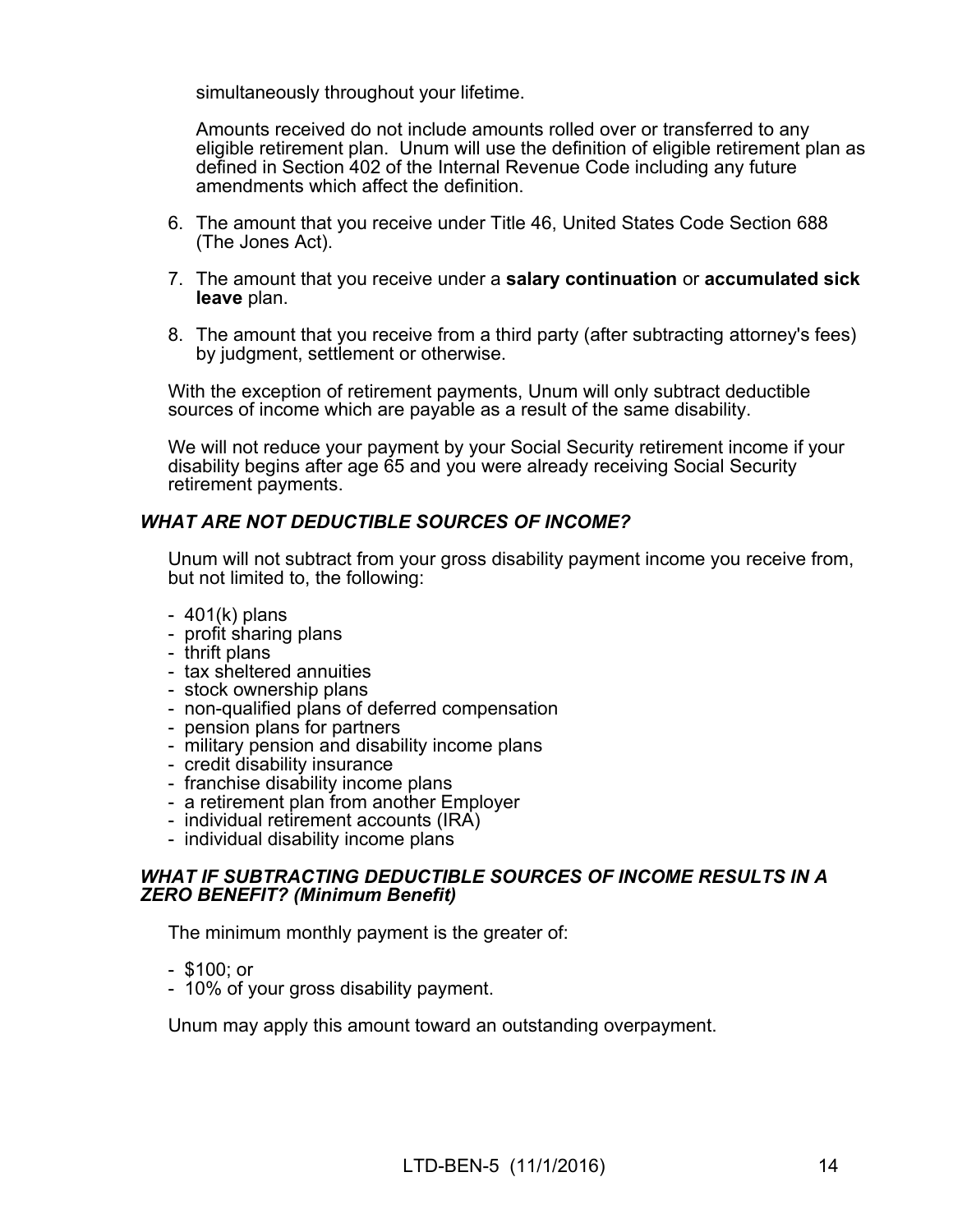#### *WHAT HAPPENS WHEN YOU RECEIVE A COST OF LIVING INCREASE FROM DEDUCTIBLE SOURCES OF INCOME?*

Once Unum has subtracted any deductible source of income from your gross disability payment, Unum will not further reduce your payment due to a cost of living increase from that source.

#### *WHAT IF UNUM DETERMINES YOU MAY QUALIFY FOR DEDUCTIBLE INCOME BENEFITS?*

When we determine that you may qualify for benefits under Item(s) [1](#page-14-0), [2](#page-14-1) and [3](#page-14-2) in the deductible sources of income section, we will estimate your entitlement to these benefits. We can reduce your payment by the estimated amounts if such benefits:

- have not been awarded; and
- have not been denied; or
- have been denied and the denial is being appealed.

Your Long Term Disability payment will NOT be reduced by the estimated amount if you:

- apply for the disability payments under Item(s) [1](#page-14-0), [2](#page-14-1) and [3](#page-14-2) in the deductible sources of income section and appeal your denial to all administrative levels Unum feels are necessary; and
- sign Unum's payment option form. This form states that you promise to pay us any overpayment caused by an award.

If your payment has been reduced by an estimated amount, your payment will be adjusted when we receive proof:

- of the amount awarded; or
- that benefits have been denied and all appeals Unum feels are necessary have been completed. In this case, a lump sum refund of the estimated amount will be made to you.

If you receive a lump sum payment from any deductible sources of income, the lump sum will be pro-rated on a monthly basis over the time period for which the sum was given. If no time period is stated, we will use a reasonable one.

#### *HOW LONG WILL UNUM CONTINUE TO SEND YOU PAYMENTS?*

Unum will send you a payment each month up to the **maximum period of payment**. Your maximum period of payment is based on your age at disability as follows:

| <b>Age at Disability</b>                                           | Maximum Period of Payment                                                                                 |
|--------------------------------------------------------------------|-----------------------------------------------------------------------------------------------------------|
| Less than Age 62<br>Age 62<br>Age 63<br>Age 64<br>Age 65<br>Age 66 | To Social Security Normal Retirement Age<br>60 months<br>48 months<br>42 months<br>36 months<br>30 months |
| Age 67                                                             | 24 months                                                                                                 |
| Age 68                                                             | 18 months                                                                                                 |
|                                                                    |                                                                                                           |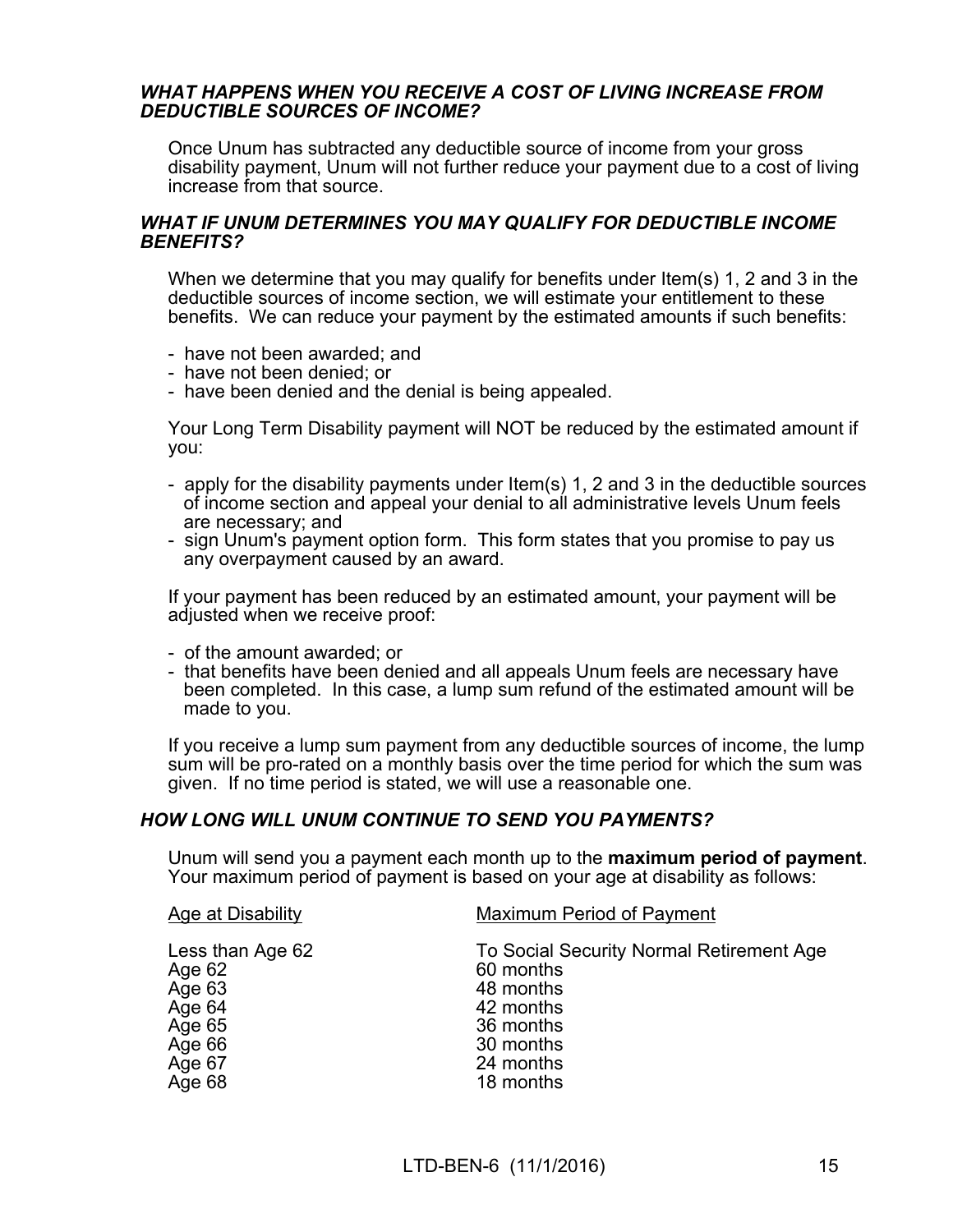| Age 69 or older                                                                                                               | 12 months                                                                                                                                                                                                                                            |
|-------------------------------------------------------------------------------------------------------------------------------|------------------------------------------------------------------------------------------------------------------------------------------------------------------------------------------------------------------------------------------------------|
| Year of Birth                                                                                                                 | <b>Social Security Normal Retirement Age</b>                                                                                                                                                                                                         |
| 1937 or before<br>1938<br>1939<br>1940<br>1941<br>1942<br>1943-1954<br>1955<br>1956<br>1957<br>1958<br>1959<br>1960 and after | 65 years<br>65 years 2 months<br>65 years 4 months<br>65 years 6 months<br>65 years 8 months<br>65 years 10 months<br>66 years<br>66 years 2 months<br>66 years 4 months<br>66 years 6 months<br>66 years 8 months<br>66 years 10 months<br>67 years |

### *WHEN WILL PAYMENTS STOP?*

We will stop sending you payments and your claim will end on the earliest of the following:

- during the first 24 months of payments, when you are able to work in your regular occupation on a **part-time basis** but you choose not to;
- after 24 months of payments, when you are able to work in any gainful occupation on a part-time basis but you choose not to;
- the end of the maximum period of payment;
- the date you are no longer disabled under the terms of the plan, unless you are eligible to receive benefits under Unum's Rehabilitation and Return to Work Assistance program;
- the date you fail to cooperate or participate in Unum's Rehabilitation and Return to Work Assistance program;
- the date you fail to submit proof of continuing disability;
- after 12 months of payments if you are considered to reside outside the United States or Canada. You will be considered to reside outside these countries when you have been outside the United States or Canada for a total period of 6 months or more during any 12 consecutive months of benefits;
- the date your disability earnings exceed the amount allowable under the plan;
- the date you die.

#### *WHAT DISABILITIES HAVE A LIMITED PAY PERIOD UNDER YOUR PLAN?*

Disabilities due to **mental illness** have a limited pay period up to 24 months.

Unum will continue to send you payments beyond the 24 month period if you meet one or both of these conditions:

1. If you are confined to a **hospital or institution** at the end of the 24 month period, Unum will continue to send you payments during your confinement.

 If you are still disabled when you are discharged, Unum will send you payments for a recovery period of up to 90 days.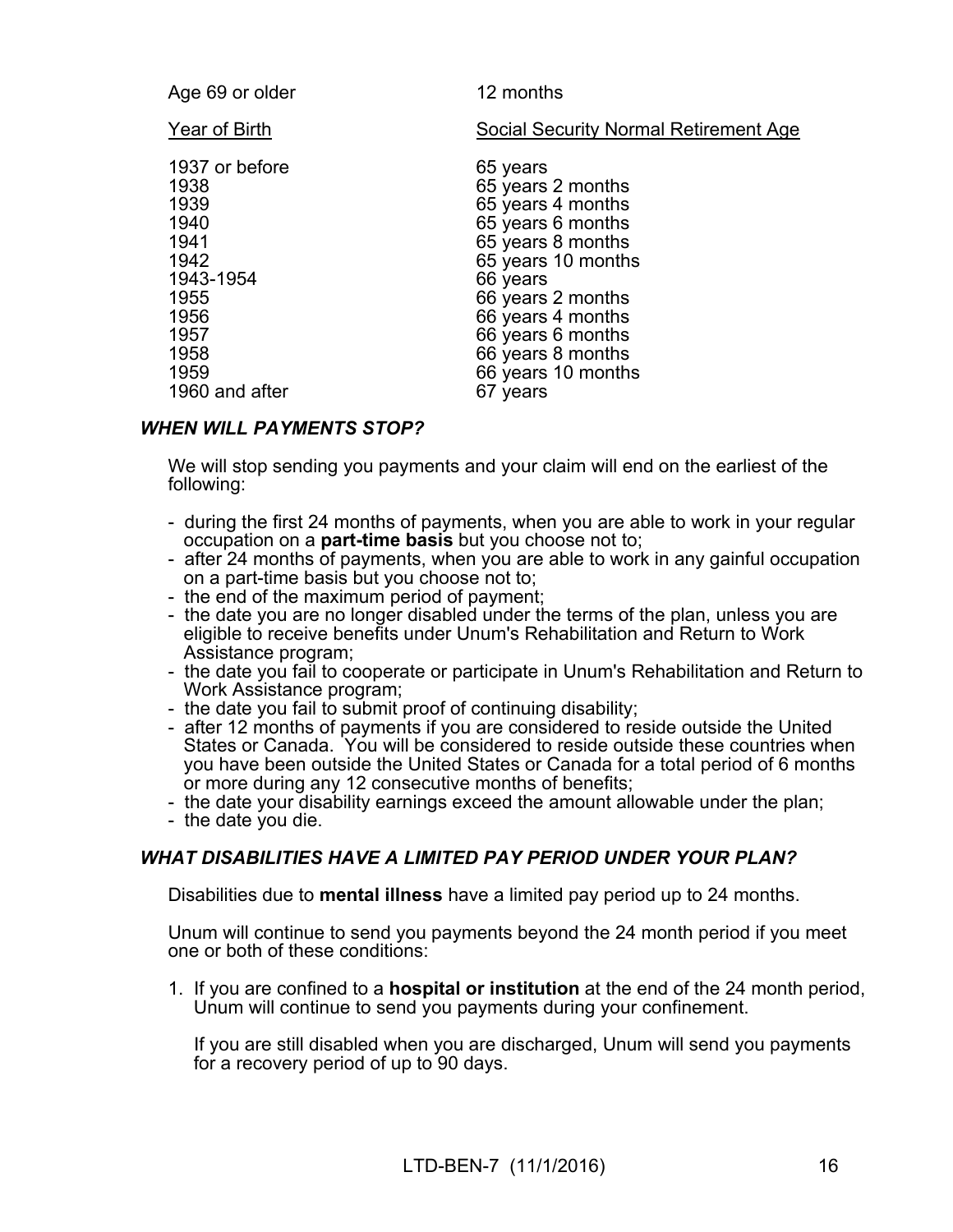If you become reconfined at any time during the recovery period and remain confined for at least 14 days in a row, Unum will send payments during that additional confinement and for one additional recovery period up to 90 more days.

2. In addition to Item 1, if, after the 24 month period for which you have received payments, you continue to be disabled and subsequently become confined to a hospital or institution for at least 14 days in a row, Unum will send payments during the length of the reconfinement.

Unum will not pay beyond the limited pay period as indicated above, or the maximum period of payment, whichever occurs first.

Unum will not apply the mental illness limitation to dementia if it is a result of:

- stroke;
- trauma;
- viral infection;
- Alzheimer's disease; or
- other conditions not listed which are not usually treated by a mental health provider or other qualified provider using psychotherapy, psychotropic drugs, or other similar methods of treatment.

### *WHAT DISABILITIES ARE NOT COVERED UNDER YOUR PLAN?*

Your plan does not cover any disabilities caused by, contributed to by, or resulting from your:

- intentionally self-inflicted injuries.
- active participation in a riot.
- loss of a professional license, occupational license or certification.
- commission of a crime for which you have been convicted under state or federal law.
- pre-existing condition.

Your plan will not cover a disability due to war, declared or undeclared, or any act of war.

Unum will not pay a benefit for any period of disability during which you are incarcerated.

#### *WHAT IS A PRE-EXISTING CONDITION?*

You have a pre-existing condition if:

- you received medical treatment, consultation, care or services including diagnostic measures, or took prescribed drugs or medicines in the 3 months just prior to your effective date of coverage; and
- the disability begins in the first 12 months after your effective date of coverage.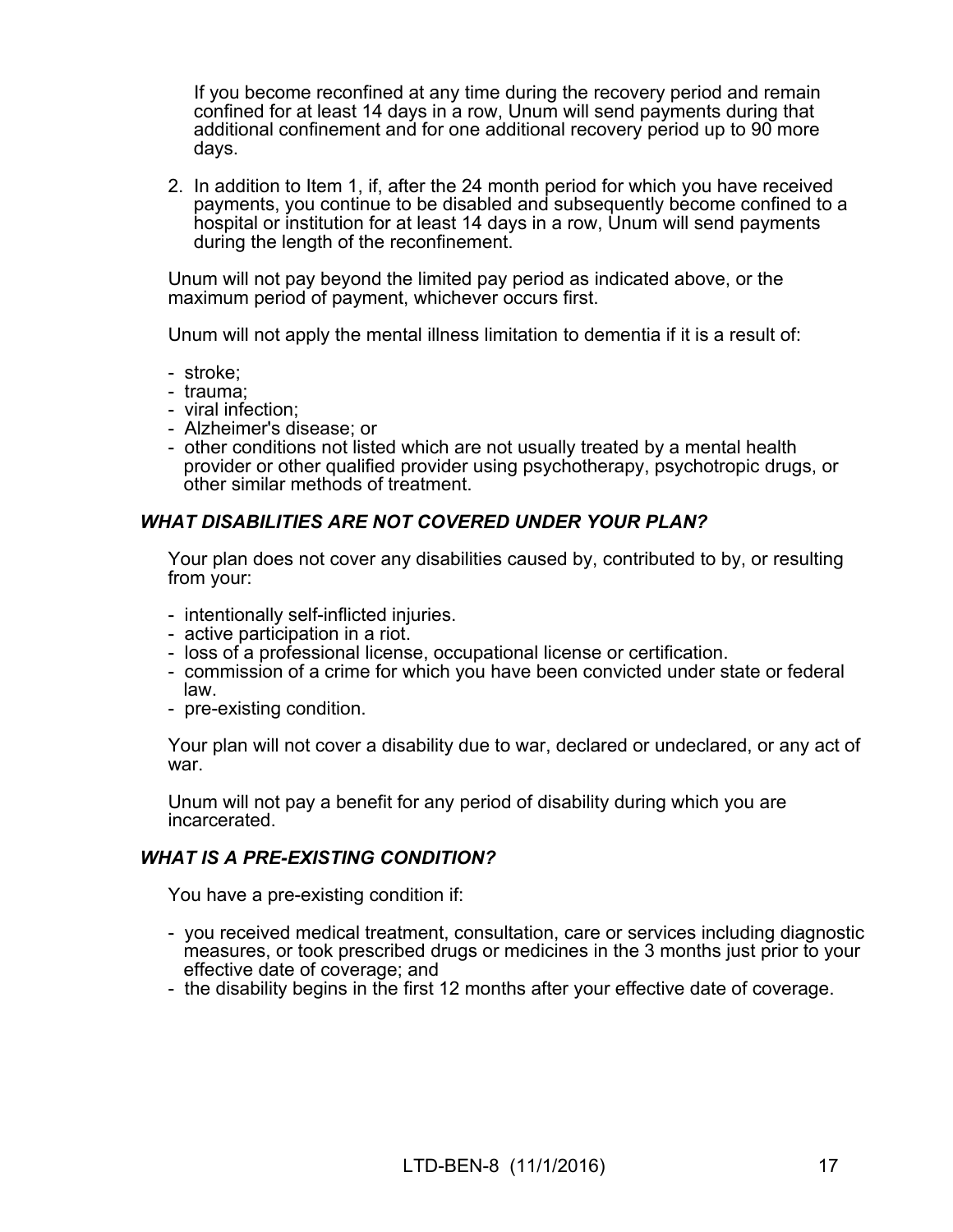#### *WHAT HAPPENS IF YOU RETURN TO WORK FULL TIME AND YOUR DISABILITY OCCURS AGAIN?*

If you have a **recurrent disability**, Unum will treat your disability as part of your prior claim and you will not have to complete another elimination period if:

- you were continuously insured under the plan for the period between your prior claim and your recurrent disability; and
- your recurrent disability occurs within 6 months of the end of your prior claim.

Your recurrent disability will be subject to the same terms of this plan as your prior claim.

Any disability which occurs after 6 months from the date your prior claim ended will be treated as a new claim. The new claim will be subject to all of the policy provisions.

If you become entitled to payments under any other group long term disability plan, you will not be eligible for payments under the Unum plan.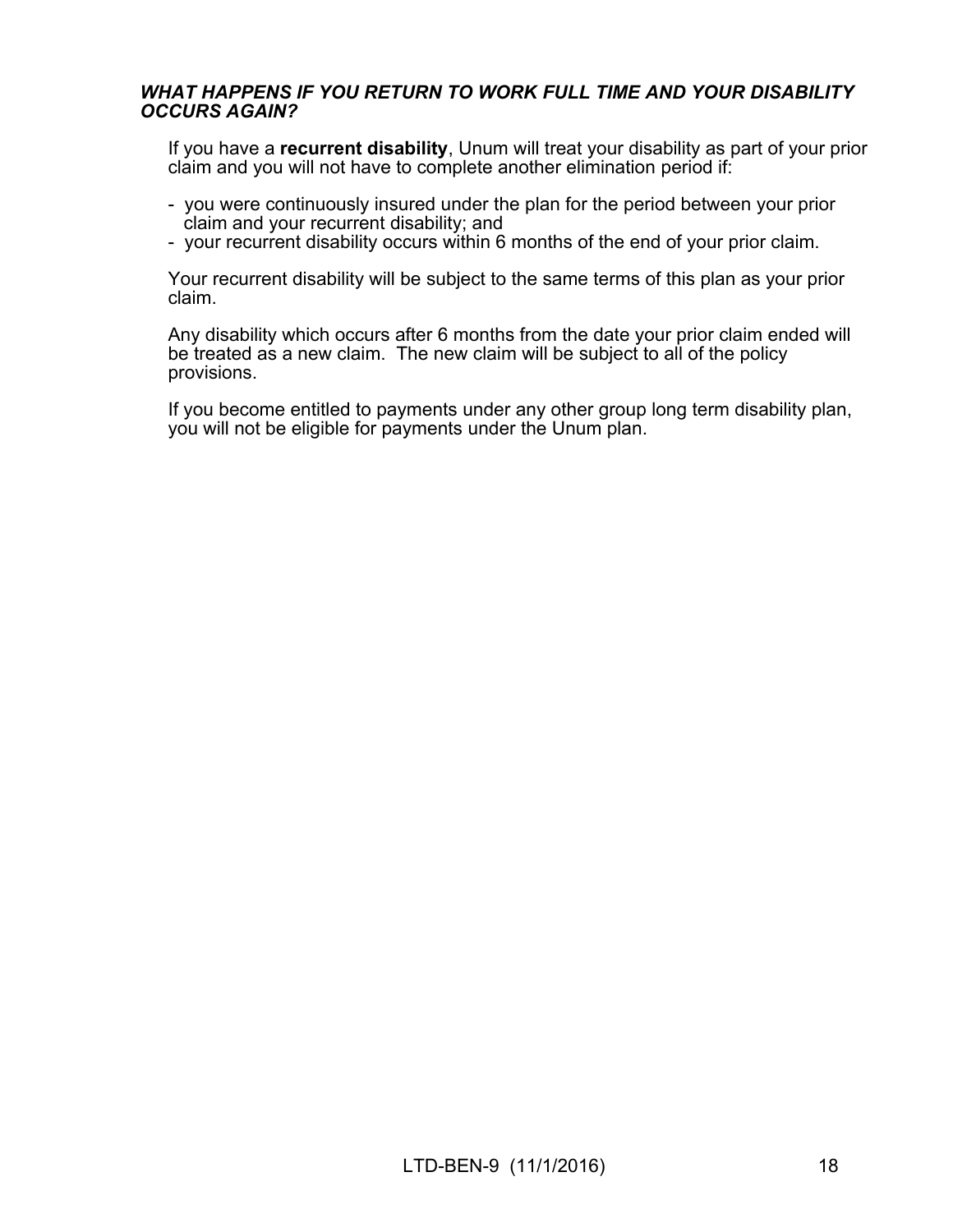## **LONG TERM DISABILITY**

## **OTHER BENEFIT FEATURES**

#### *WHAT BENEFITS WILL BE PROVIDED TO YOUR FAMILY IF YOU DIE? (Survivor Benefit)*

When Unum receives proof that you have died, we will pay your **eligible survivor** a lump sum benefit equal to 3 months of your gross disability payment if, on the date of your death:

- your disability had continued for 180 or more consecutive days; and
- you were receiving or were entitled to receive payments under the plan.

If you have no eligible survivors, payment will be made to your estate, unless there is none. In this case, no payment will be made.

However, we will first apply the survivor benefit to any overpayment which may exist on your claim.

#### *WHAT IF YOU ARE NOT IN ACTIVE EMPLOYMENT WHEN YOUR EMPLOYER CHANGES INSURANCE CARRIERS TO UNUM? (Continuity of Coverage)*

When the plan becomes effective, Unum will provide coverage for you if:

- you are not in active employment because of a sickness or injury; and
- you were covered by the prior policy.

Your coverage is subject to payment of premium.

Your payment will be limited to the amount that would have been paid by the prior carrier. Unum will reduce your payment by any amount for which your prior carrier is liable.

#### *WHAT IF YOU HAVE A DISABILITY DUE TO A PRE-EXISTING CONDITION WHEN YOUR EMPLOYER CHANGES INSURANCE CARRIERS TO UNUM? (Continuity of Coverage)*

Unum may send a payment if your disability results from a pre-existing condition if, you were:

- in active employment and insured under the plan on its effective date; and
- insured by the prior policy at the time of change.

In order to receive a payment you must satisfy the pre-existing condition provision under:

- 1. the Unum plan; or
- 2. the prior carrier's plan, if benefits would have been paid had that policy remained in force.

If you do not satisfy Item 1 or 2 above, Unum will not make any payments.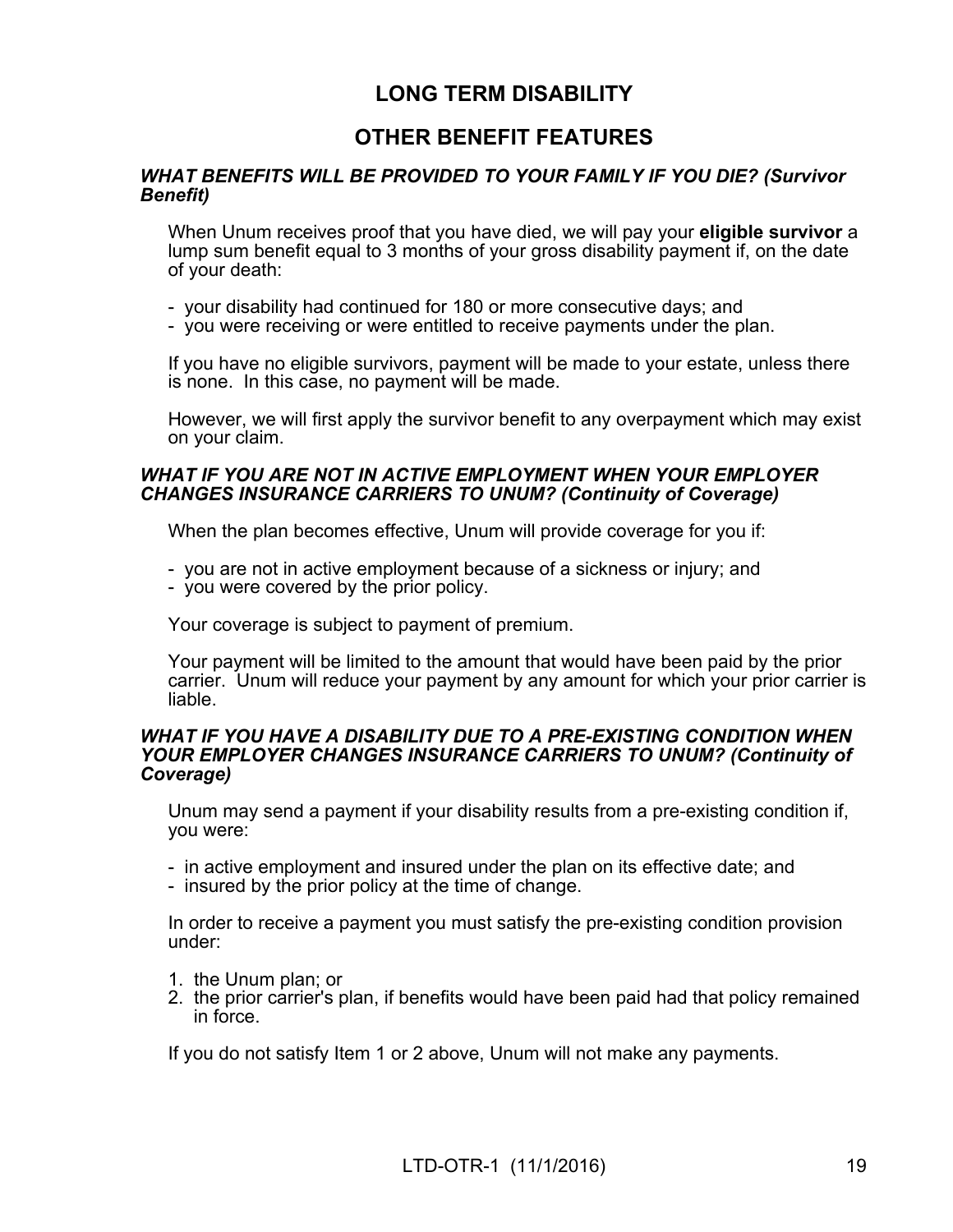If you satisfy Item 1, we will determine your payments according to the Unum plan provisions.

If you only satisfy Item 2, we will administer your claim according to the Unum plan provisions. However, your payment will be the lesser of:

- a. the monthly benefit that would have been payable under the terms of the prior plan if it had remained inforce; or
- b. the monthly payment under the Unum plan.

Your benefits will end on the earlier of the following dates:

- 1. the end of the maximum benefit period under the plan; or
- 2. the date benefits would have ended under the prior plan if it had remained in force.

#### *HOW CAN UNUM'S REHABILITATION AND RETURN TO WORK ASSISTANCE PROGRAM HELP YOU RETURN TO WORK?*

Unum has a vocational Rehabilitation and Return to Work Assistance program available to assist you in returning to work. We will determine whether you are eligible for this program, at our sole discretion. In order to be eligible for rehabilitation services and benefits, you must be medically able to engage in a return to work program.

Your claim file will be reviewed by one of Unum's rehabilitation professionals to determine if a rehabilitation program might help you return to gainful employment. As your file is reviewed, medical and vocational information will be analyzed to determine an appropriate return to work program.

If we determine you are eligible to participate in a Rehabilitation and Return to Work Assistance program, you must participate in order to receive disability benefits. We will make the final determination of your eligibility for participation in the program.

We will provide you with a written Rehabilitation and Return to Work Assistance plan developed specifically for you. You must comply with the terms of the Rehabilitation and Return to Work Assistance plan in order to receive disability benefits.

The rehabilitation program may include at our sole discretion, but is not limited to, the following services and benefits:

- coordination with your Employer to assist you to return to work;
- adaptive equipment or job accommodations to allow you to work;
- vocational evaluation to determine how your disability may impact your employment options;
- job placement services;
- resume preparation;
- job seeking skills training; or
- education and retraining expenses for a new occupation.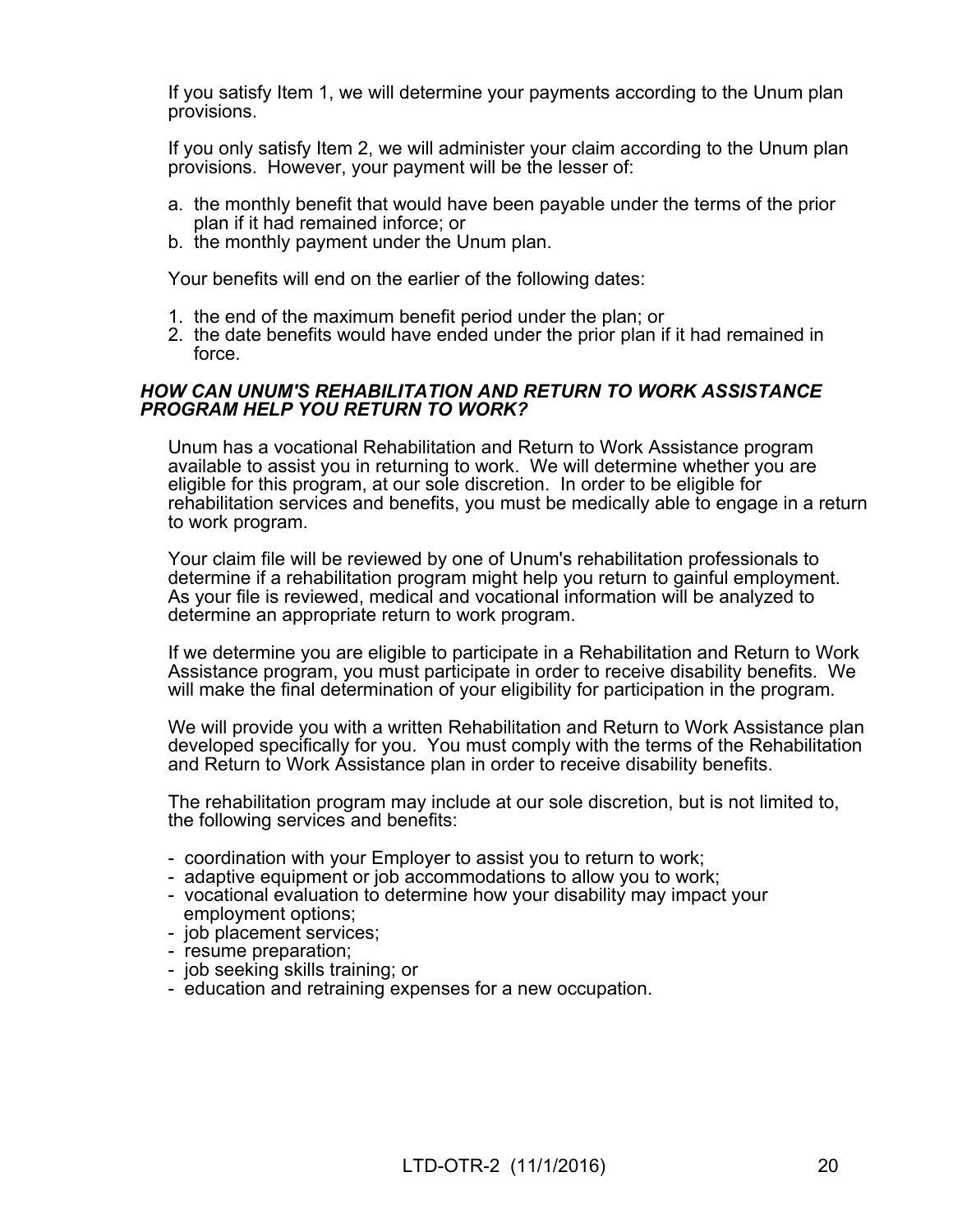#### *WHAT ADDITIONAL BENEFITS WILL UNUM PAY WHILE YOU PARTICIPATE IN A REHABILITATION AND RETURN TO WORK ASSISTANCE PROGRAM?*

We will pay an additional disability benefit of 10% of your gross disability payment to a maximum benefit of \$1,000 per month.

This benefit is not subject to policy provisions which would otherwise increase or reduce the benefit amount such as Deductible Sources of Income. However, the Total Benefit Cap will apply.

In addition, we will make monthly payments to you for 3 months following the date your disability ends if we determine you are no longer disabled while:

- you are participating in the Rehabilitation and Return to Work Assistance program; and
- you are not able to find employment.

This benefit payment may be paid in a lump sum.

#### *WHEN WILL REHABILITATION AND RETURN TO WORK ASSISTANCE BENEFITS END?*

Benefit payments will end on the earliest of the following dates:

- the date Unum determines that you are no longer eligible to participate in Unum's Rehabilitation and Return to Work Assistance program; or
- any other date on which monthly payments would stop in accordance with this plan.

#### *WHAT ADDITIONAL BENEFIT IS AVAILABLE FOR CHILD CARE EXPENSES IF YOU ARE PARTICIPATING IN UNUM'S REHABILITATION AND RETURN TO WORK ASSISTANCE PROGRAM?*

When you are disabled and incurring child care expenses for your dependent child(ren) and participating continuously in Unum's Rehabilitation and Return to Work Assistance program, we will pay the Child Care Expense Benefit Amount. The payment of the Child Care Expense Benefit Amount will begin immediately after you start Unum's rehabilitation program.

#### *CHILD CARE EXPENSE BENEFIT AMOUNT*

Our payment of the Child Care Expense Benefit Amount will:

- 1. be \$250 per month, per child; and
- 2. not exceed \$1,000 per month for all eligible child care expenses combined.

#### *CHILD CARE EXPENSE BENEFIT RULES*

The Child Care Expense Benefit will be provided to reimburse your expenses incurred for providing care for your dependent children who are:

- 1. under the age of 15; or
- 2. incapable of providing their own care on a daily basis due to their own physical handicap or mental retardation.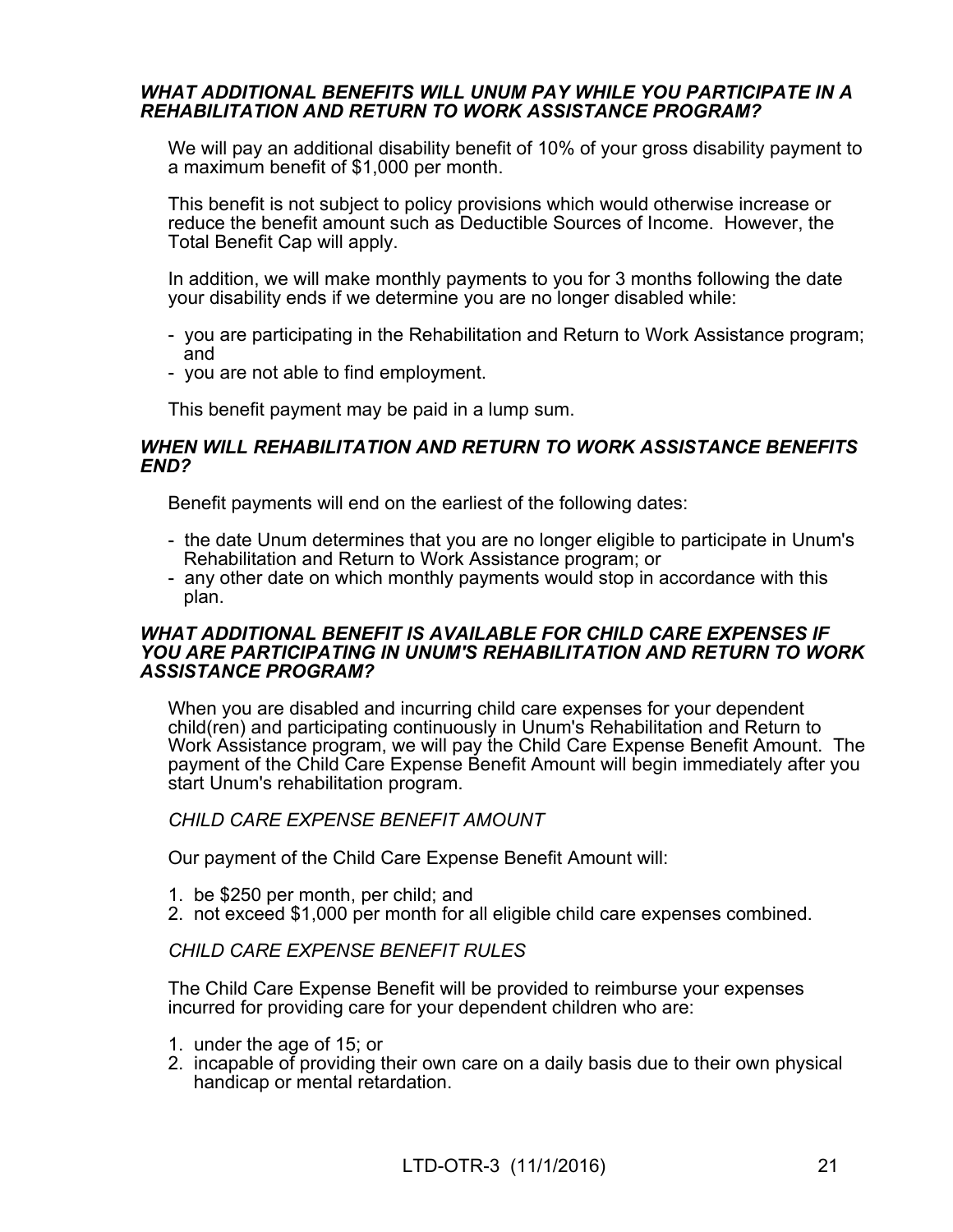To receive this benefit, you must provide satisfactory proof that:

- 1. you are incurring expenses for child care while participating in Unum's rehabilitation program; and
- 2. payments for child care have been made to the child care provider.

Child Care Expense Benefits will end on the earlier of the following:

- 1. the date the dependent child(ren) attain the age of 15;
- 2. if the dependent child(ren) are mentally retarded or physically handicapped, the date they are no longer:
	- a. incapacitated; or
	- b. requiring daily care;
- 3. the date a charge is no longer made by the child care provider;
- 4. the date you no longer participate in Unum's rehabilitation program; or
- 5. any other date payments would stop in accordance with this plan.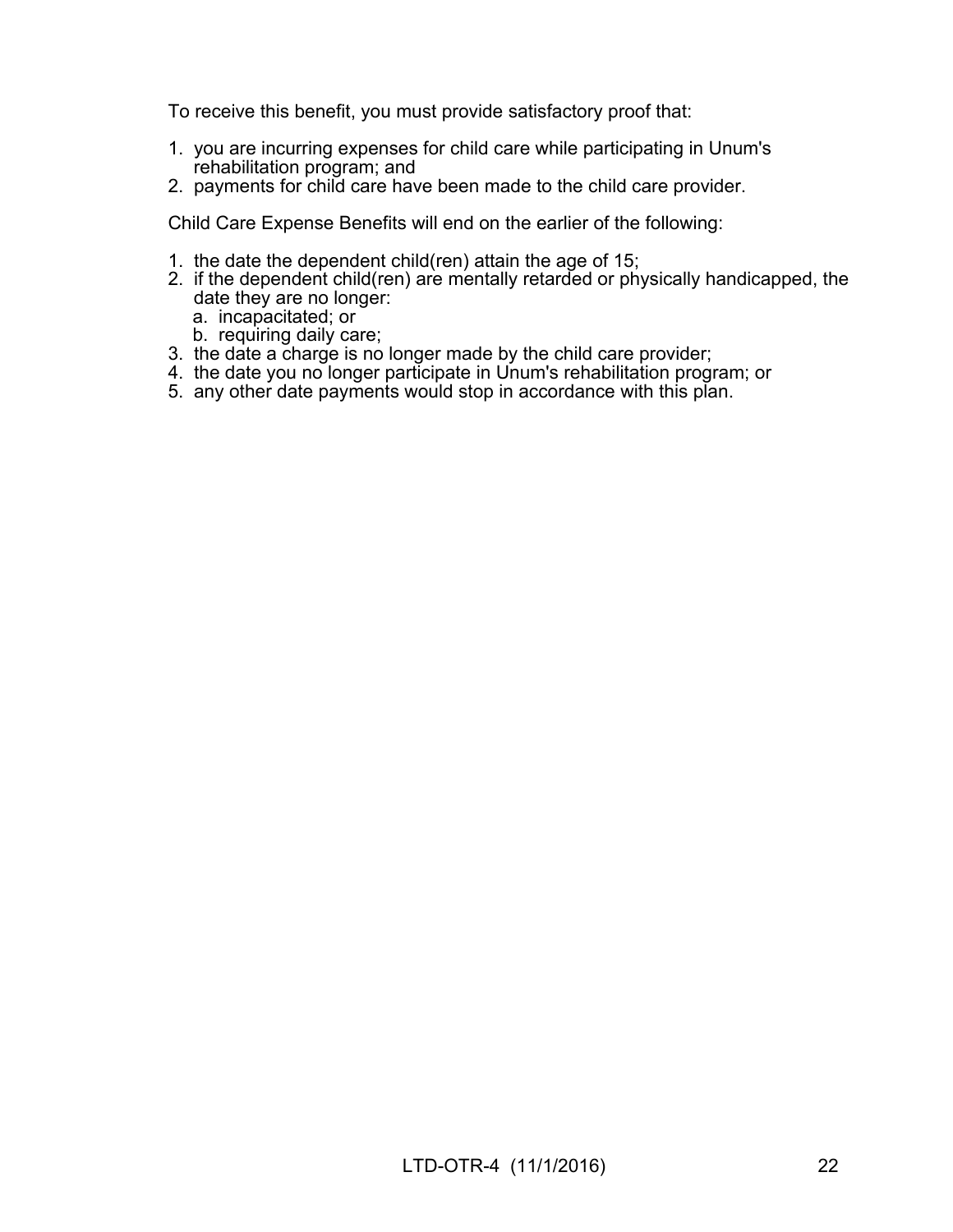## **OTHER SERVICES**

These services are also available from us as part of your Unum Long Term Disability plan.

#### *IS THERE A WORK LIFE ASSISTANCE PROGRAM AVAILABLE WITH THE PLAN?*

We do provide you and your dependents access to a work life assistance program designed to assist you with problems of daily living.

You can call and request assistance for virtually any personal or professional issue, from helping find a day care or transportation for an elderly parent, to researching possible colleges for a child, to helping to deal with the stress of the workplace. This work life program is available for everyday issues as well as crisis support.

This service is also available to your Employer.

This program can be accessed by a 1-800 telephone number available 24 hours a day, 7 days a week or online through a website.

Information about this program can be obtained through your plan administrator.

#### *HOW CAN UNUM HELP YOUR EMPLOYER IDENTIFY AND PROVIDE WORKSITE MODIFICATION?*

A worksite modification might be what is needed to allow you to perform the material and substantial duties of your regular occupation with your Employer. One of our designated professionals will assist you and your Employer to identify a modification we agree is likely to help you remain at work or return to work. This agreement will be in writing and must be signed by you, your Employer and Unum.

When this occurs, Unum will reimburse your Employer for the cost of the modification, up to the greater of:

- \$1,000; or

- the equivalent of 2 months of your monthly benefit.

This benefit is available to you on a one time only basis.

#### *HOW CAN UNUM'S SOCIAL SECURITY CLAIMANT ADVOCACY PROGRAM ASSIST YOU WITH OBTAINING SOCIAL SECURITY DISABILITY BENEFITS?*

In order to be eligible for assistance from Unum's Social Security claimant advocacy program, you must be receiving monthly payments from us. Unum can provide expert advice regarding your claim and assist you with your application or appeal.

Receiving Social Security benefits may enable:

- you to receive Medicare after 24 months of disability payments;
- you to protect your retirement benefits; and
- your family to be eligible for Social Security benefits.

We can assist you in obtaining Social Security disability benefits by: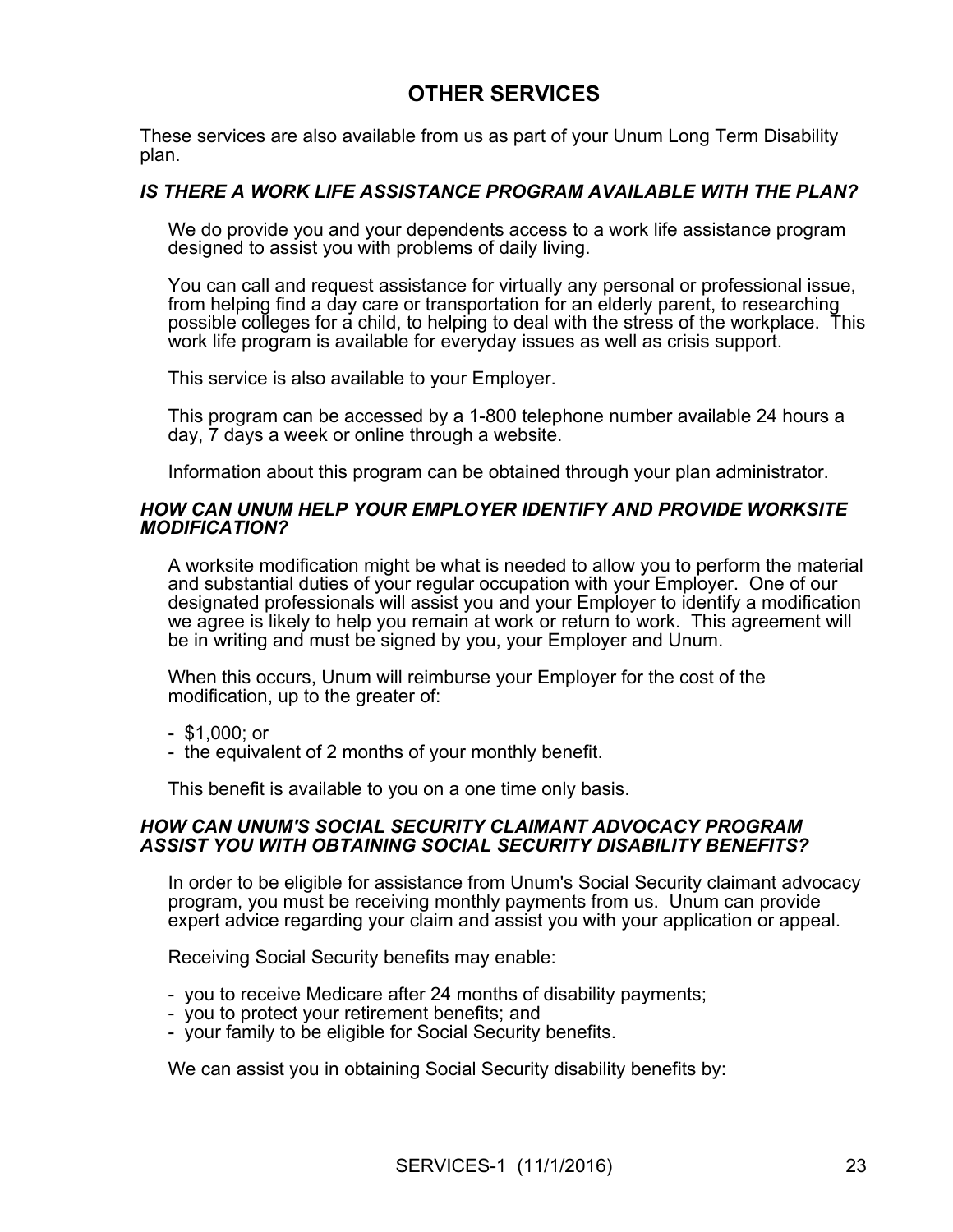- helping you find appropriate legal representation;
- obtaining medical and vocational evidence; and
- reimbursing pre-approved case management expenses.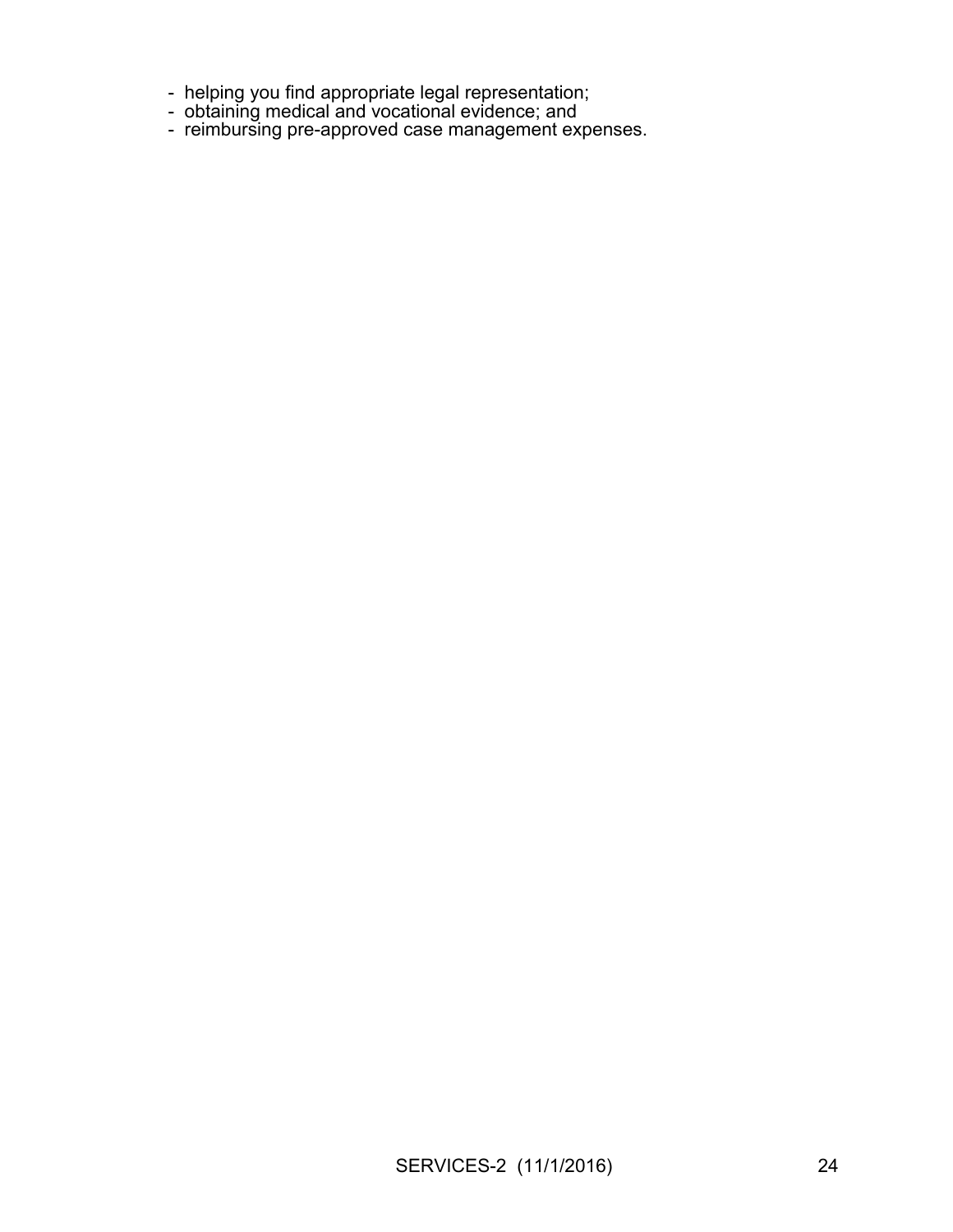## **GLOSSARY**

**ACTIVE EMPLOYMENT** means you are working for your Employer for earnings that are paid regularly and that you are performing the material and substantial duties of your regular occupation. You must be working at least the minimum number of hours as described under Eligible Group(s) in each plan.

Your work site must be:

- your Employer's usual place of business;
- an alternative work site at the direction of your Employer, including your home; or
- a location to which your job requires you to travel.

Normal vacation is considered active employment. Temporary and seasonal workers are excluded from coverage.

**CHANGE IN STATUS** means a change in status as defined in the regulations under Internal Revenue Code section 125, unless your Employer's cafeteria plan document or human resource policy contains more restrictive provisions. In that event, your Employer may restrict the situations where you can change your coverage.

**DEDUCTIBLE SOURCES OF INCOME** means income from deductible sources listed in the plan which you receive or are entitled to receive while you are disabled. This income will be subtracted from your gross disability payment.

**DISABILITY EARNINGS** means the earnings which you receive while you are disabled and working, plus the earnings you could receive if you were working to your **maximum capacity**.

**ELIMINATION PERIOD** means a period of continuous disability which must be satisfied before you are eligible to receive benefits from Unum.

**EMPLOYEE** means a person who is in active employment in the United States with the Employer.

**EMPLOYER** means the Policyholder, and includes any division, subsidiary or affiliated company named in the policy.

**EVIDENCE OF INSURABILITY** means a statement of your medical history which Unum will use to determine if you are approved for coverage. Evidence of insurability will be at Unum's expense.

**GAINFUL OCCUPATION** means an occupation that is or can be expected to provide you with an income at least equal to your gross disability payment within 12 months of your return to work.

**GRACE PERIOD** means the period of time following the premium due date during which premium payment may be made.

**GROSS DISABILITY PAYMENT** means the benefit amount before Unum subtracts deductible sources of income and disability earnings.

**HOSPITAL OR INSTITUTION** means an accredited facility licensed to provide care and treatment for the condition causing your disability.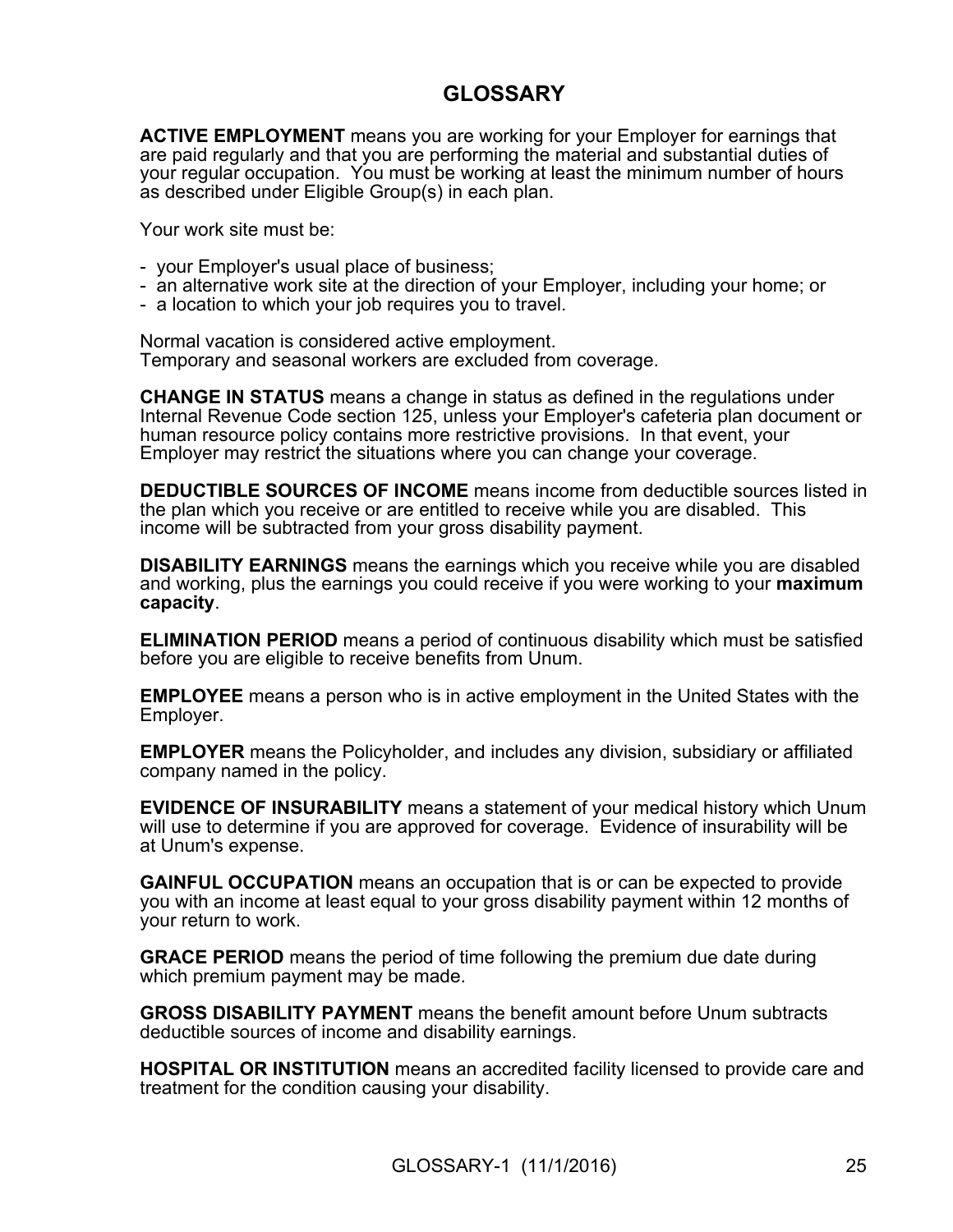**INDEXED MONTHLY EARNINGS** means your monthly earnings adjusted on each anniversary of benefit payments by the lesser of 10% or the current annual percentage increase in the Consumer Price Index. Your indexed monthly earnings may increase or remain the same, but will never decrease.

The Consumer Price Index (CPI-W) is published by the U.S. Department of Labor. Unum reserves the right to use some other similar measurement if the Department of Labor changes or stops publishing the CPI-W.

Indexing is only used to determine your percentage of lost earnings while you are disabled and working.

**INJURY** means a bodily injury that is the direct result of an accident and not related to any other cause. Disability must begin while you are covered under the plan.

**INSURED** means any person covered under a plan.

**LAW, PLAN OR ACT** means the original enactments of the law, plan or act and all amendments.

**LAYOFF** or **LEAVE OF ABSENCE** means you are temporarily absent from active employment for a period of time that has been agreed to in advance in writing by your Employer.

Your normal vacation time or any period of disability is not considered a temporary layoff or leave of absence.

**LIMITED** means what you cannot or are unable to do.

**MATERIAL AND SUBSTANTIAL DUTIES** means duties that:

- are normally required for the performance of your regular occupation; and
- cannot be reasonably omitted or modified, except that if you are required to work on average in excess of 40 hours per week, Unum will consider you able to perform that requirement if you are working or have the capacity to work 40 hours per week.

**MAXIMUM CAPACITY** means, based on your restrictions and limitations:

- during the first 24 months of disability, the greatest extent of work you are able to do in your regular occupation, that is reasonably available.
- beyond 24 months of disability, the greatest extent of work you are able to do in any occupation, that is reasonably available, for which you are reasonably fitted by education, training or experience.

**MAXIMUM PERIOD OF PAYMENT** means the longest period of time Unum will make payments to you for any one period of disability.

**MENTAL ILLNESS** means a psychiatric or psychological condition regardless of cause such as schizophrenia, depression, manic depressive or bipolar illness, anxiety, personality disorders and/or adjustment disorders or other conditions. These conditions are usually treated by a mental health provider or other qualified provider using psychotherapy, psychotropic drugs, or other similar methods of treatment.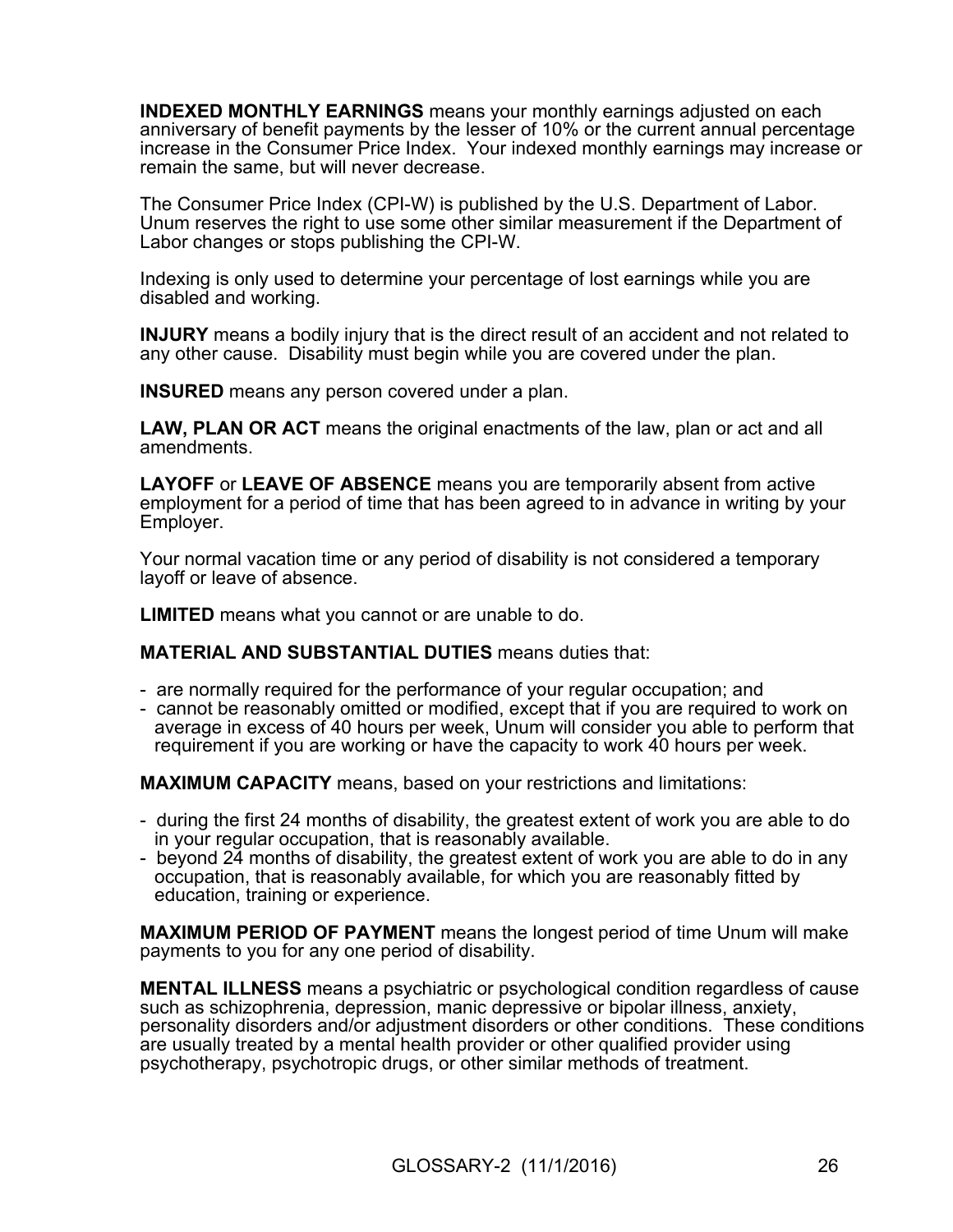**MONTHLY BENEFIT** means the total benefit amount for which an employee is insured under this plan subject to the maximum benefit.

**MONTHLY EARNINGS** means your gross monthly income from your Employer as defined in the plan.

**MONTHLY PAYMENT** means your payment after any deductible sources of income have been subtracted from your gross disability payment.

**PART-TIME BASIS** means the ability to work and earn 20% or more of your indexed monthly earnings.

**PAYABLE CLAIM** means a claim for which Unum is liable under the terms of the policy.

#### **PHYSICIAN** means:

- a person performing tasks that are within the limits of his or her medical license; and
- a person who is licensed to practice medicine and prescribe and administer drugs or to perform surgery; or
- a person with a doctoral degree in Psychology (Ph.D. or Psy.D.) whose primary practice is treating patients; or
- a person who is a legally qualified medical practitioner according to the laws and regulations of the governing jurisdiction.

Unum will not recognize you, or your spouse, children, parents or siblings as a physician for a claim that you send to us.

**PLAN** means a line of coverage under the policy.

**POLICYHOLDER** means the Affiliated Catholic Employers Trust of Nebraska, named on the first page of this Policy and in all amendments. It includes any participating members named in this Summary of Benefits.

**PRE-EXISTING CONDITION** means a condition for which you received medical treatment, consultation, care or services including diagnostic measures, or took prescribed drugs or medicines for your condition during the given period of time as stated in the plan.

**RECURRENT DISABILITY** means a disability which is:

- caused by a worsening in your condition; and
- due to the same cause(s) as your prior disability for which Unum made a Long Term Disability payment.

#### **REGULAR CARE** means:

- you personally visit a physician as frequently as is medically required, according to generally accepted medical standards, to effectively manage and treat your disabling condition(s); and
- you are receiving the most appropriate treatment and care which conforms with generally accepted medical standards, for your disabling condition(s) by a physician whose specialty or experience is the most appropriate for your disabling condition(s), according to generally accepted medical standards.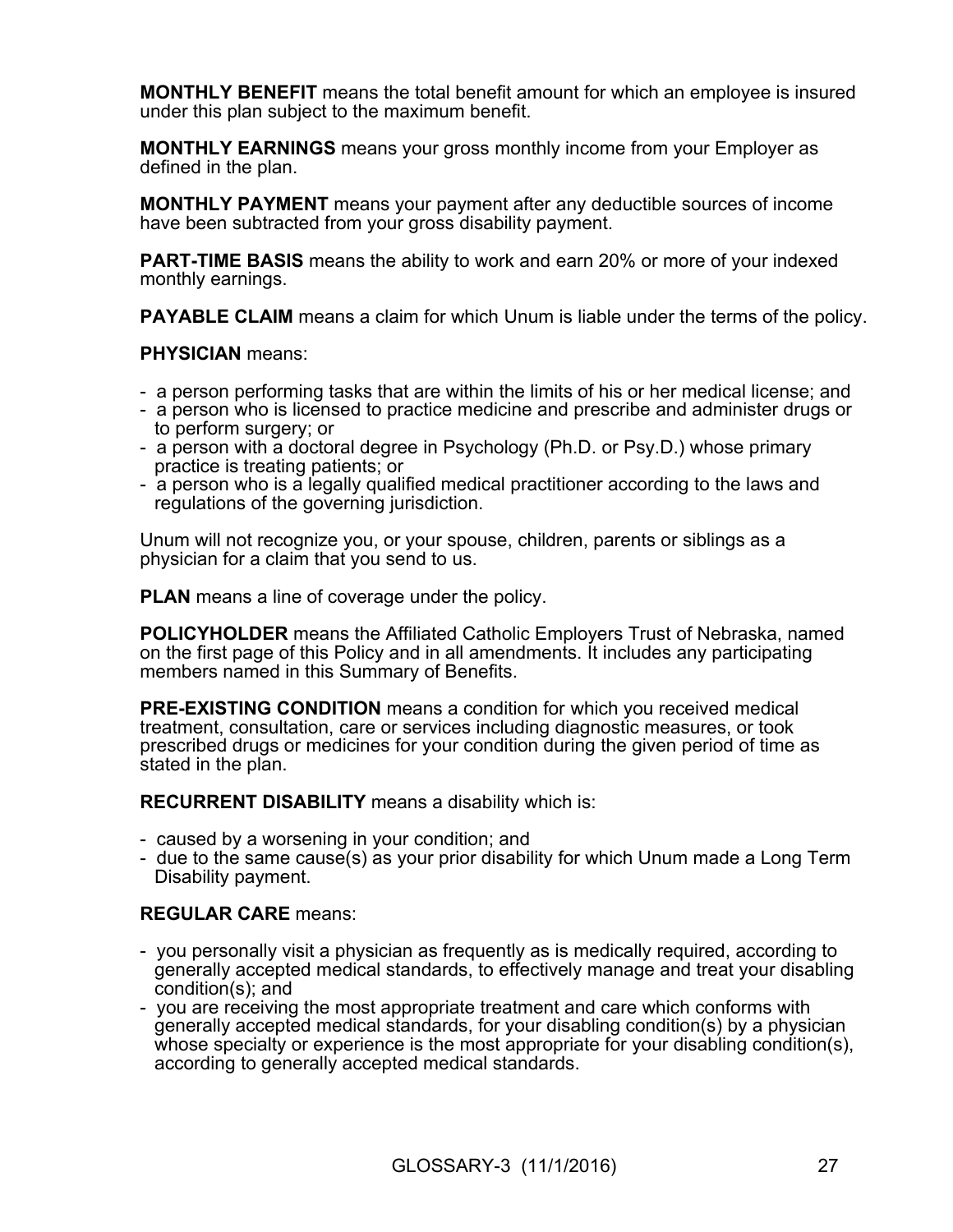**REGULAR OCCUPATION** means the occupation you are routinely performing when your disability begins. Unum will look at your occupation as it is normally performed in the national economy, instead of how the work tasks are performed for a specific employer or at a specific location.

**RETIREMENT PLAN** means a defined contribution plan or defined benefit plan. These are plans which provide retirement benefits to employees and are not funded entirely by employee contributions. Retirement Plan includes but is not limited to any plan which is part of any federal, state, county, municipal or association retirement system.

**SALARY CONTINUATION OR ACCUMULATED SICK LEAVE** means continued payments to you by your Employer of all or part of your monthly earnings, after you become disabled as defined by the Policy. This continued payment must be part of an established plan maintained by your Employer for the benefit of all employees covered under the Policy. Salary continuation or accumulated sick leave does not include compensation paid to you by your Employer for work you actually perform after your disability begins. Such compensation is considered disability earnings, and would be taken into account in calculating your monthly payment.

**SICKNESS** means an illness or disease. Disability must begin while you are covered under the plan.

**SURVIVOR, ELIGIBLE** means your spouse, if living; otherwise your children under age 25 equally.

**WAITING PERIOD** means the continuous period of time (shown in each plan) that you must be in active employment in an eligible group before you are eligible for coverage under a plan.

**WE**, **US** and **OUR** means Unum Life Insurance Company of America.

**YOU** means an employee who is eligible for Unum coverage.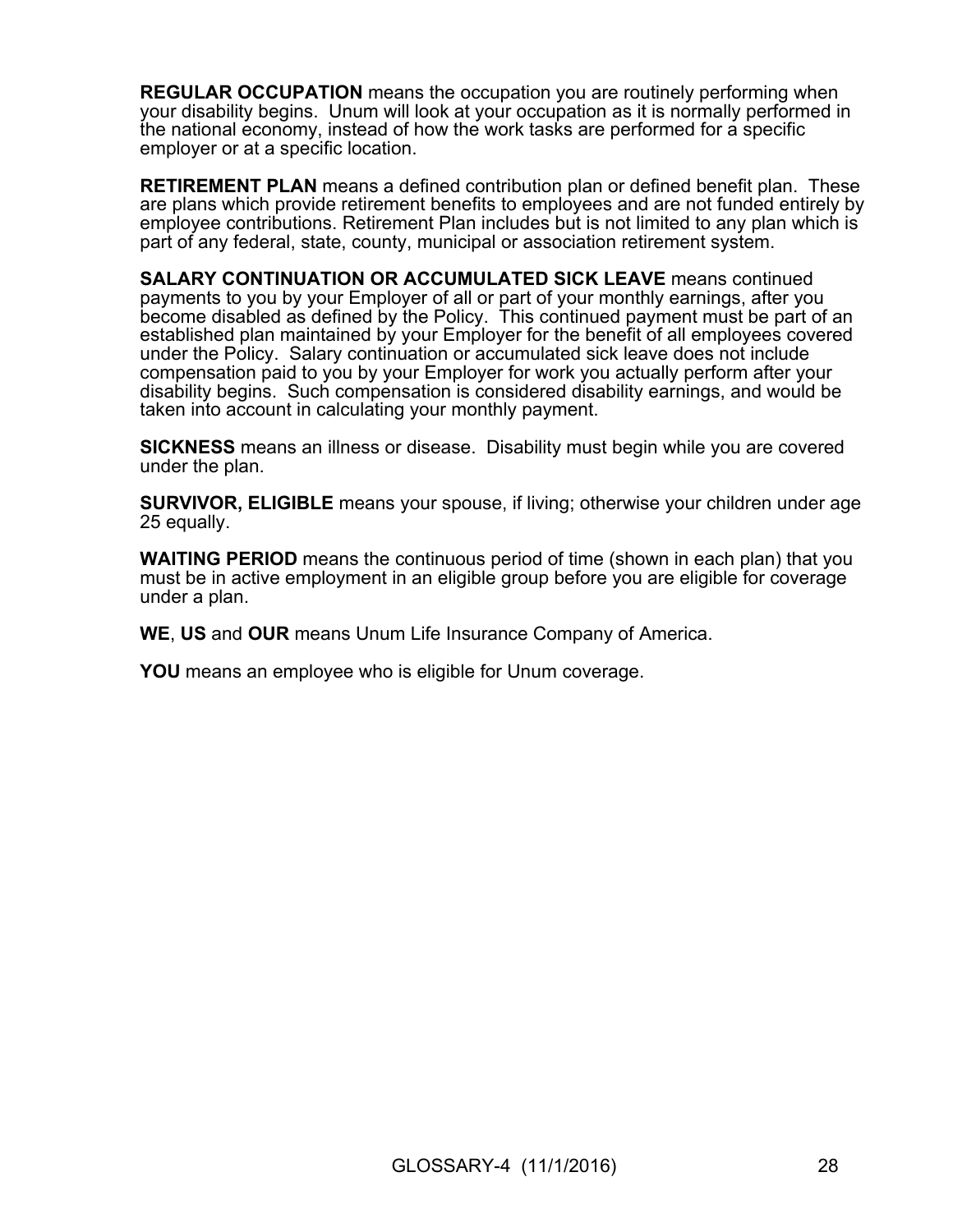### **Additional Claim and Appeal Information**

The following items constitute the Plan: the additional information contained in this document, the policy, including your certificate of coverage, and any additional summary plan description information provided by the Plan Administrator. Benefit determinations are controlled exclusively by the policy, your certificate of coverage, and the information in this document.

### **HOW TO FILE A CLAIM**

If you wish to file a claim for benefits, you should follow the claim procedures described in your insurance certificate. To complete your claim filing, Unum must receive the claim information it requests from you (or your authorized representative), your attending physician and your Employer. If you or your authorized representative has any questions about what to do, you or your authorized representative should contact Unum directly.

### **CLAIMS PROCEDURES**

Unum will give you notice of the decision no later than 45 days after the claim is filed. This time period may be extended twice by 30 days if Unum both determines that such an extension is necessary due to matters beyond the control of the Plan and notifies you of the circumstances requiring the extension of time and the date by which Unum expects to render a decision. If such an extension is necessary due to your failure to submit the information necessary to decide the claim, the notice of extension will specifically describe the required information, and you will be afforded at least 45 days within which to provide the specified information. If you deliver the requested information within the time specified, any 30 day extension period will begin after you have provided that information. If you fail to deliver the requested information within the time specified, Unum may decide your claim without that information.

If your claim for benefits is wholly or partially denied, the notice of adverse benefit determination under the Plan will:

- state the specific reason(s) for the determination;
- reference specific Plan provision(s) on which the determination is based;
- describe additional material or information necessary to complete the claim and why such information is necessary;
- describe Plan procedures and time limits for appealing the determination, and your right to obtain information about those procedures and the right to bring a lawsuit following an adverse determination from Unum on appeal; and
- disclose any internal rule, guidelines, protocol or similar criterion relied on in making the adverse determination (or state that such information will be provided free of charge upon request).

Notice of the determination may be provided in written or electronic form. Electronic notices will be provided in a form that complies with any applicable legal requirements.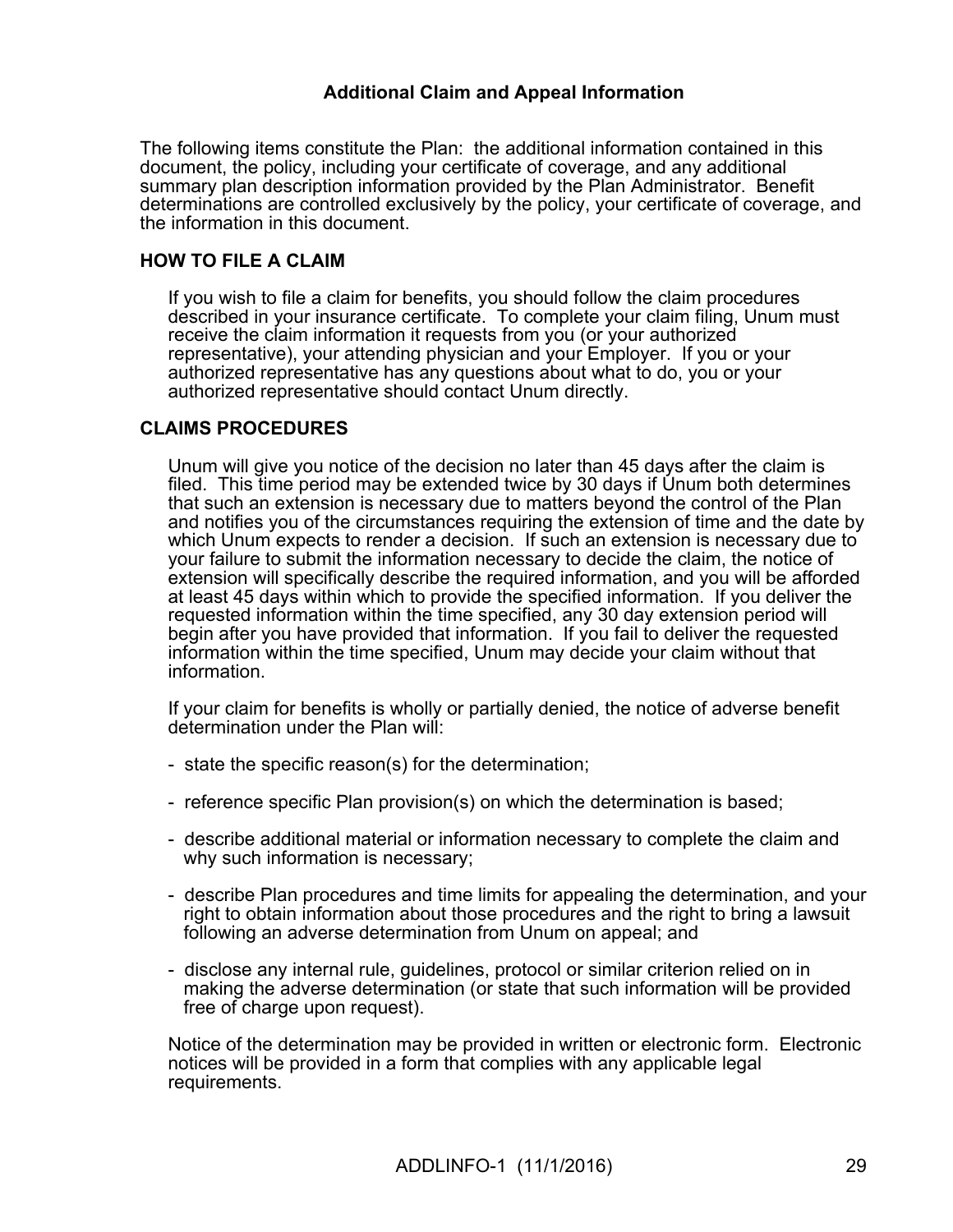### **APPEAL PROCEDURES**

You have 180 days from the receipt of notice of an adverse benefit determination to file an appeal. Requests for appeals should be sent to the address specified in the claim denial. A decision on review will be made not later than 45 days following receipt of the written request for review. If Unum determines that special circumstances require an extension of time for a decision on review, the review period may be extended by an additional 45 days (90 days in total). Unum will notify you in writing if an additional 45 day extension is needed.

If an extension is necessary due to your failure to submit the information necessary to decide the appeal, the notice of extension will specifically describe the required information, and you will be afforded at least 45 days to provide the specified information. If you deliver the requested information within the time specified, the 45 day extension of the appeal period will begin after you have provided that information. If you fail to deliver the requested information within the time specified, Unum may decide your appeal without that information.

You will have the opportunity to submit written comments, documents, or other information in support of your appeal. You will have access to all relevant documents in accordance with applicable laws and regulations. The review of the adverse benefit determination will take into account all new information, whether or not presented or available at the initial determination. No deference will be afforded to the initial determination.

The review will be conducted by Unum and will be made by a person different from the person who made the initial determination and such person will not be the original decision maker's subordinate. In the case of a claim denied on the grounds of a medical judgment, Unum will consult with a health professional with appropriate training and experience. The health care professional who is consulted on appeal will not be the individual who was consulted during the initial determination or a subordinate. If the advice of a medical or vocational expert was obtained by the Plan in connection with the denial of your claim, Unum will provide you with the names of each such expert, regardless of whether the advice was relied upon.

A notice that your request on appeal is denied will contain the following information:

- the specific reason(s) for the determination;
- a reference to the specific Plan provision(s) on which the determination is based;
- a statement disclosing any internal rule, guidelines, protocol or similar criterion relied on in making the adverse determination (or a statement that such information will be provided free of charge upon request);
- a statement describing your right to bring a lawsuit if you disagree with the decision;
- the statement that you are entitled to receive upon request, and without charge, reasonable access to or copies of all documents, records or other information relevant to the determination; and